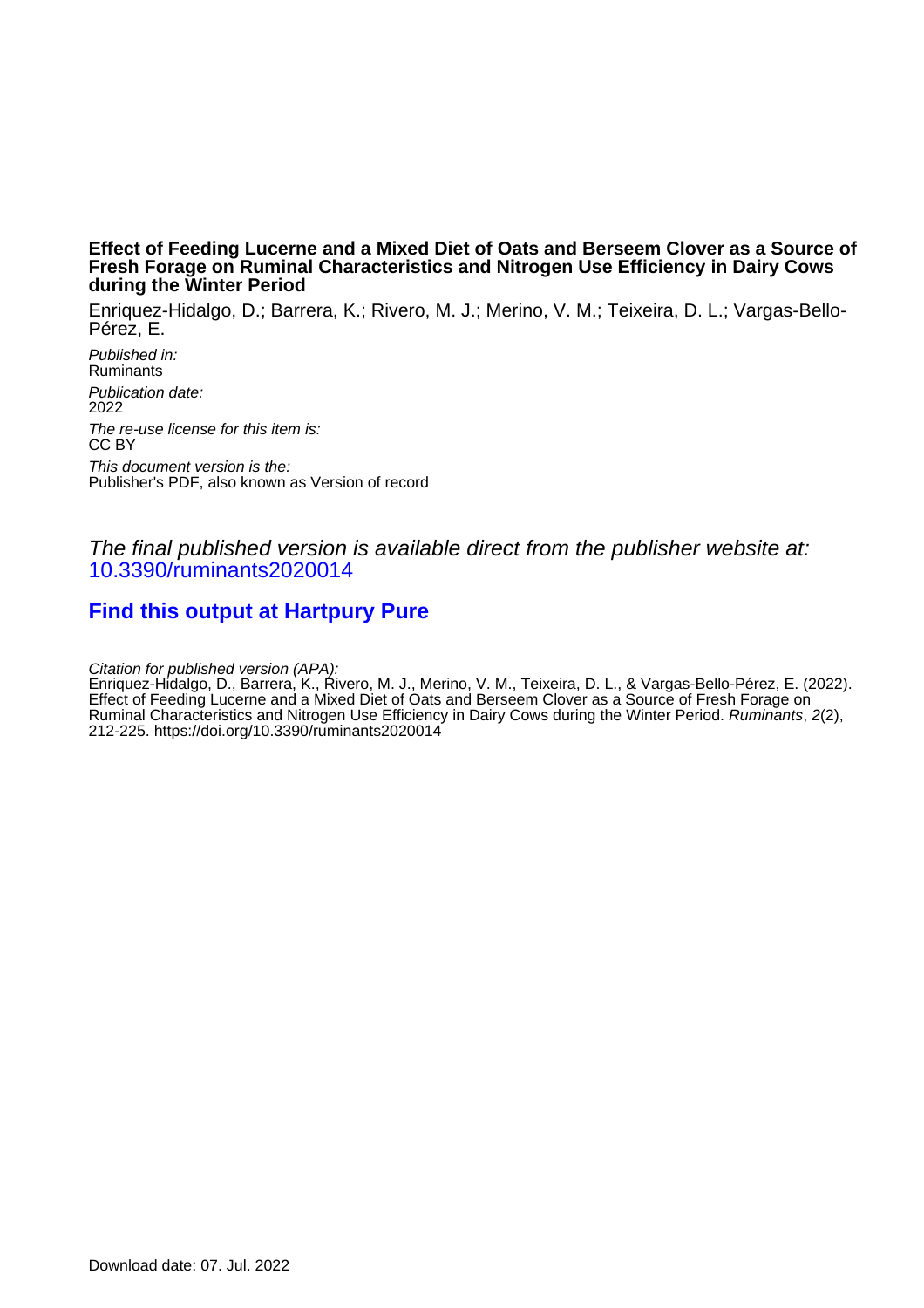

## *Article*

# **Effect of Feeding Lucerne and a Mixed Diet of Oats and Berseem Clover as a Source of Fresh Forage on Ruminal Characteristics and Nitrogen Use Efficiency in Dairy Cows during the Winter Period**

**D. Enriquez-Hidalgo 1,2,3,\* [,](https://orcid.org/0000-0002-6660-0354) K. Barrera <sup>3</sup> , M. J. Rivero <sup>2</sup> [,](https://orcid.org/0000-0002-9045-289X) V. M. Merino <sup>4</sup> [,](https://orcid.org/0000-0001-9310-5749) D. L. Teixeira 5,6 and E. Vargas-Bello-Pérez 7,[8](https://orcid.org/0000-0001-7105-5752)**

- <sup>1</sup> Bristol Veterinary School, University of Bristol, Langford BS40 5DU, UK<br><sup>2</sup> Net Zero and Bosilient Farming, Rothamstod Research Nerth Wyke Ok
- <sup>2</sup> Net Zero and Resilient Farming, Rothamsted Research, North Wyke, Okehampton, Devon EX20 2SB, UK; jordana.rivero-viera@rothamsted.ac.uk
- <sup>3</sup> Facultad de Agronomía e Ingeniería Forestal, Pontificia Universidad Católica de Chile, Santiago 8970117, Chile; katherine.barrerar@gmail.com
- <sup>4</sup> Department of Animal Production, Faculty of Agronomy, Universidad de Concepción, P.O. Box 160-C, Concepción 4030000, Chile; veronicamerino@udec.cl
- 5 Instituto de Ciencias Agronómicas, Animales y Ambientales (ICA3), Campus Colchagua, Universidad de O'Higgins, San Fernando 3070000, Chile; dayane.teixeira@hartpury.ac.uk
- <sup>6</sup> Department of Animal and Agriculture, Hartpury University, Gloucester GL19 3BE, UK
- Faculty of Health and Medical Sciences, Department of Veterinary and Animal Sciences,
- University of Copenhagen, Grønnegårdsvej 3, DK-1870 Frederiksberg, Denmark; evargasb@sund.ku.dk <sup>8</sup> Department of Animal Sciences, School of Agriculture, Policy and Development, University of Reading,
- P.O. Box 237, Earley Gate, Reading RG6 6EU, UK **\*** Correspondence: daniel.enriquez@bristol.ac.uk

**Abstract:** The inclusion of fresh forages into dairy cows' diets during the winter can represent economic and nutritional benefits but can affect cows' metabolic function. The study aimed to evaluate the effect of using fresh berseem clover/oat (MIX), fresh lucerne (LEG) and hay/silage (CON) as forage basis for total mixed ration during the winter period on dairy cows' rumen characteristics and N metabolism. Three non-lactating rumen-cannulated cows were allocated to each diet for a 14-day period in a  $3 \times 3$  Latin Square design. Sample collection occurred on the last 3 days of each period. Rumen fluid samples were analysed for pH, volatile fatty acids and N-ammonium contents. In situ forage nutrients degradability were evaluated by ruminal incubation. Serum, urine and faecal samples were collected and analysed for N content. Cows had similar feed intakes. No major changes were observed in rumen characteristics, but LEG led to greater ruminal N-ammonium and ammonium ureic *N* contents. Fresh pasture diets reduced the daily urine ureic N. The fresh forages improved the ruminal kinetics of dry matter and crude protein. The forage nutrients' effective degradability was greater for the fresh pasture diets than for CON. Overall, inclusion of fresh forages had minor effects on ruminal parameters, but the use of the MIX diet represents a suitable option in terms of N use efficiency.

**Keywords:** *Trifolium alexandrinum*; legumes fermentation; rumen degradability; nitrogen utilization; nutrient degradability; volatile fatty acids; forage utilization; cattle nutrition; zero-grazing

### **1. Introduction**

During winter, in areas with Mediterranean climate such as central Chile, the Mediterranean basin, California and Australia, pasture production and forage supply is low due to low temperatures and shorter daylight [\[1\]](#page-12-0). Under these conditions, the pasture growth rate and nutritional value does not meet lactating dairy cows' nutritional requirements



**Citation:** Enriquez-Hidalgo, D.; Barrera, K.; Rivero, M.J.; Merino, V.M.; Teixeira, D.L.; Vargas-Bello-Pérez, E. Effect of Feeding Lucerne and a Mixed Diet of Oats and Berseem Clover as a Source of Fresh Forage on Ruminal Characteristics and Nitrogen Use Efficiency in Dairy Cows during the Winter Period. *Ruminants* **2022**, *2*, 212–225. [https://doi.org/10.3390/](https://doi.org/10.3390/ruminants2020014) [ruminants2020014](https://doi.org/10.3390/ruminants2020014)

Academic Editor: Antonio Gallo

Received: 16 February 2022 Accepted: 18 April 2022 Published: 24 April 2022

**Publisher's Note:** MDPI stays neutral with regard to jurisdictional claims in published maps and institutional affiliations.



**Copyright:** © 2022 by the authors. Licensee MDPI, Basel, Switzerland. This article is an open access article distributed under the terms and conditions of the Creative Commons Attribution (CC BY) license [\(https://](https://creativecommons.org/licenses/by/4.0/) [creativecommons.org/licenses/by/](https://creativecommons.org/licenses/by/4.0/)  $4.0/$ ).

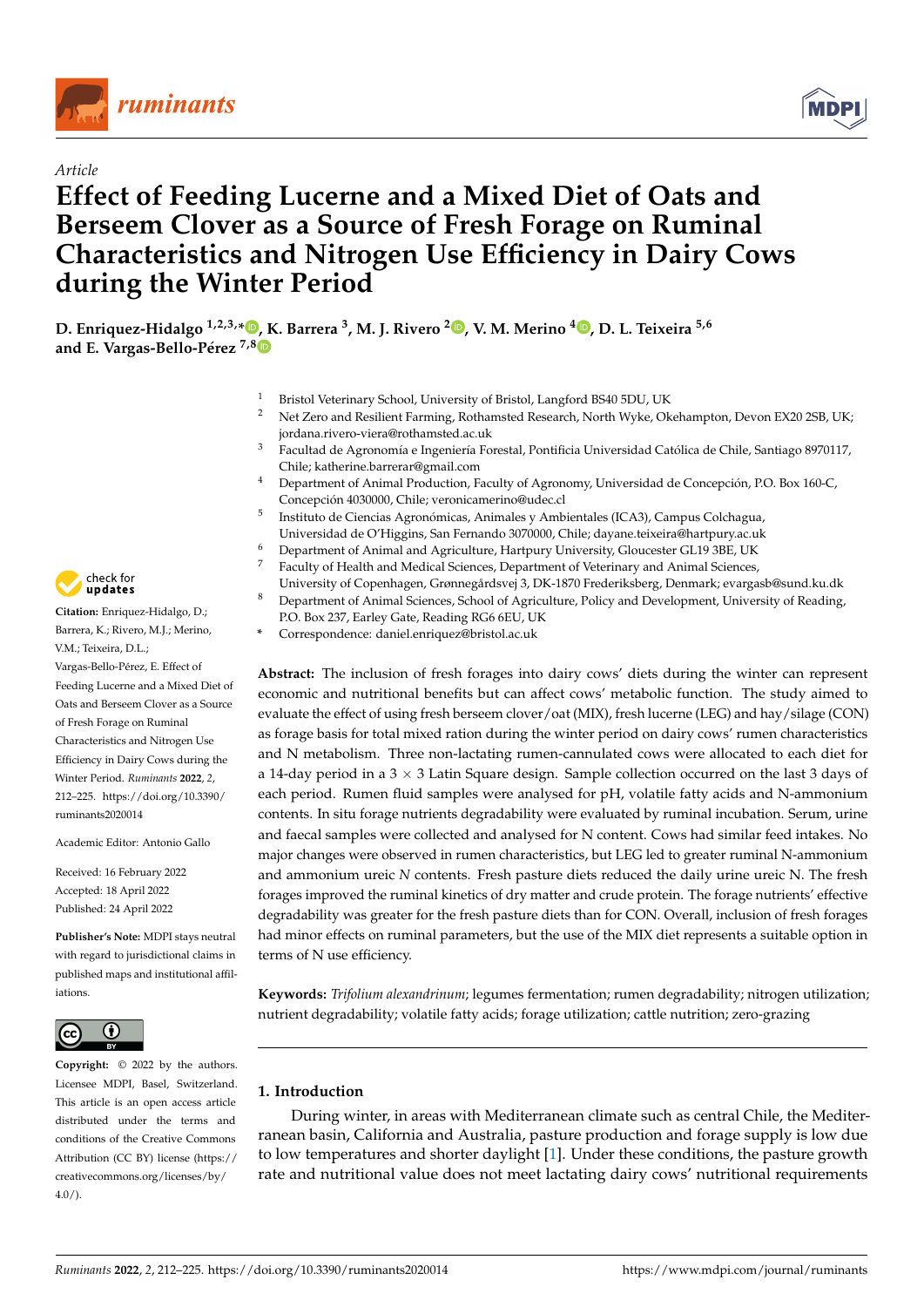for maintenance and milk production, and thus, total mixed rations (TMR) based on concentrates and preserved forages such as hay or silage or partial mixed rations where fresh forages can be partially included are commonly offered.

During the forage conservation process, there are losses of dry matter (DM) [\[2\]](#page-12-1) and a reduction in the concentration of nutrients as a result of physical and chemical processes that decrease the nutritional value of hay and silage [\[3,](#page-12-2)[4\]](#page-12-3). Proteins and water-soluble carbohydrates (WSC) are among the nutrients that decrease during the conservation process of fresh forages [\[5](#page-12-4)[,6\]](#page-12-5). The decrease in the content and availability of these nutrients is the reason why the nutritional value of the preserved forage is commonly lower than that of the original forage [\[7\]](#page-12-6).

Inclusion of fresh forages into a TMR ration reduces costs associated to forage conservation and storage [\[8\]](#page-13-0), reduces nutrient losses and increase the proportion of certain nutrients in milk (e.g., rumenic and vaccenic fatty acids, FA) that can have a positive effect on human health [\[9\]](#page-13-1). Avoiding the degradation of proteins and WSC that affects forages during the conservation process could directly influence nutrients metabolism at the ruminal level, altering passage rate, volatile fatty acids (VFA) and nutrients digestibility [\[10\]](#page-13-2).

Several authors have studied the effect of including fresh forage in ruminant diets on nutrients digestibility and ruminal metabolism  $[8,11-13]$  $[8,11-13]$  $[8,11-13]$ . Bargo, et al. [\[12\]](#page-13-5) reported a decrease in the content of urea in plasma and milk, and a higher percentage of milk protein in cows fed with 100% TMR diets or combined with pastures (15 kg DM of daily herbage allowance) compared to animals fed only pastures, with no differences in ruminal pH nor in the total content of VFA [\[13\]](#page-13-4). In housed dairy cows fed TMR diets with more than 8 h a day of access to high quality fresh Italian ryegrass (*Lolium multiflorum* L.), Mendoza, et al. [\[14\]](#page-13-6) found a decrease in the amount of total VFA and N-NH<sub>4</sub><sup>+</sup> in the rumen and an increase in the proportion of butyric acid compared to when they were fed TMR only.

Berseem clover (*Trifolium alexandrinum* L.; BC) is an annual legume frequently used as fresh winter fodder in Mediterranean and subtropical climates [\[15](#page-13-7)[,16\]](#page-13-8) as it has a good winter growth rate and high nutritional value [\[17\]](#page-13-9). It is a forage crop appreciated due to its high protein content, comparable to that of lucerne (*Medicago sativa* L.; LUC) [\[18,](#page-13-10)[19\]](#page-13-11), and can even exceed the expected contribution of metabolizable protein for lactating dairy cows of most perennial legumes and perennial ryegrass during the winter period [\[20\]](#page-13-12). In addition, BC adapts to a wide range of environments, being able to fix more than 200 kg N/ha per year [\[21\]](#page-13-13), and in contrast with other species of forage legumes it does not cause bloat in ruminants [\[17\]](#page-13-9).

Some studies have evaluated the effect of including BC preserved as hay or silage in the diet of ruminant species. In an In Situ study it was observed that feeding dairy cows with BC silage resulted in lower CP degradability and greater neutral detergent fibre (NDF) degradability compared to LUC silage [\[22\]](#page-13-14). These effects could be related to ruminal fermentation variables such as pH, VFA and ruminal N-NH<sub>4</sub><sup>+</sup> in cows fed BC. However, buffalos fed diets based on BC hay showed similar digestibility of nutrients such as NDF, acid detergent fibre (ADF) and cellulose compared to LUC hay, as well as the total concentration of VFA, total N and N-N $H_4^+$  in ruminal liquor [\[23\]](#page-13-15). Karsli, et al. [\[24\]](#page-13-16) also reported that the effects of supplementing BC hay on the consumption and digestibility of maize residues in sheep are similar to that of supplementing with LUC hay.

To meet requirements of dairy cattle, especially in critical periods such as autumn and winter, BC is generally used with oats (*Avena sativa* L.; OAT), either supplied as fresh forage or preserved as silage [\[25\]](#page-13-17), since the intercropping of BC with cereals can increase the yield and nutritional value of the produced forage [\[26](#page-13-18)[,27\]](#page-13-19). However, to the best of our knowledge, no previous studies have reported on the use of this mixture as fresh forage and on dairy cattle. Therefore, the objective of the study was to determine the effect of a mixed pasture of BC/OAT or LUC as a source of fibre and protein in a TMR, on the ruminal parameters, the degradability of nutrients In Situ and the N use efficiency (NUE) of dairy cows. We hypothesize that, when compared to conserved forages, the use of fresh forages as a source of fibre and protein in a TMR for dairy cows will (1) improve rumen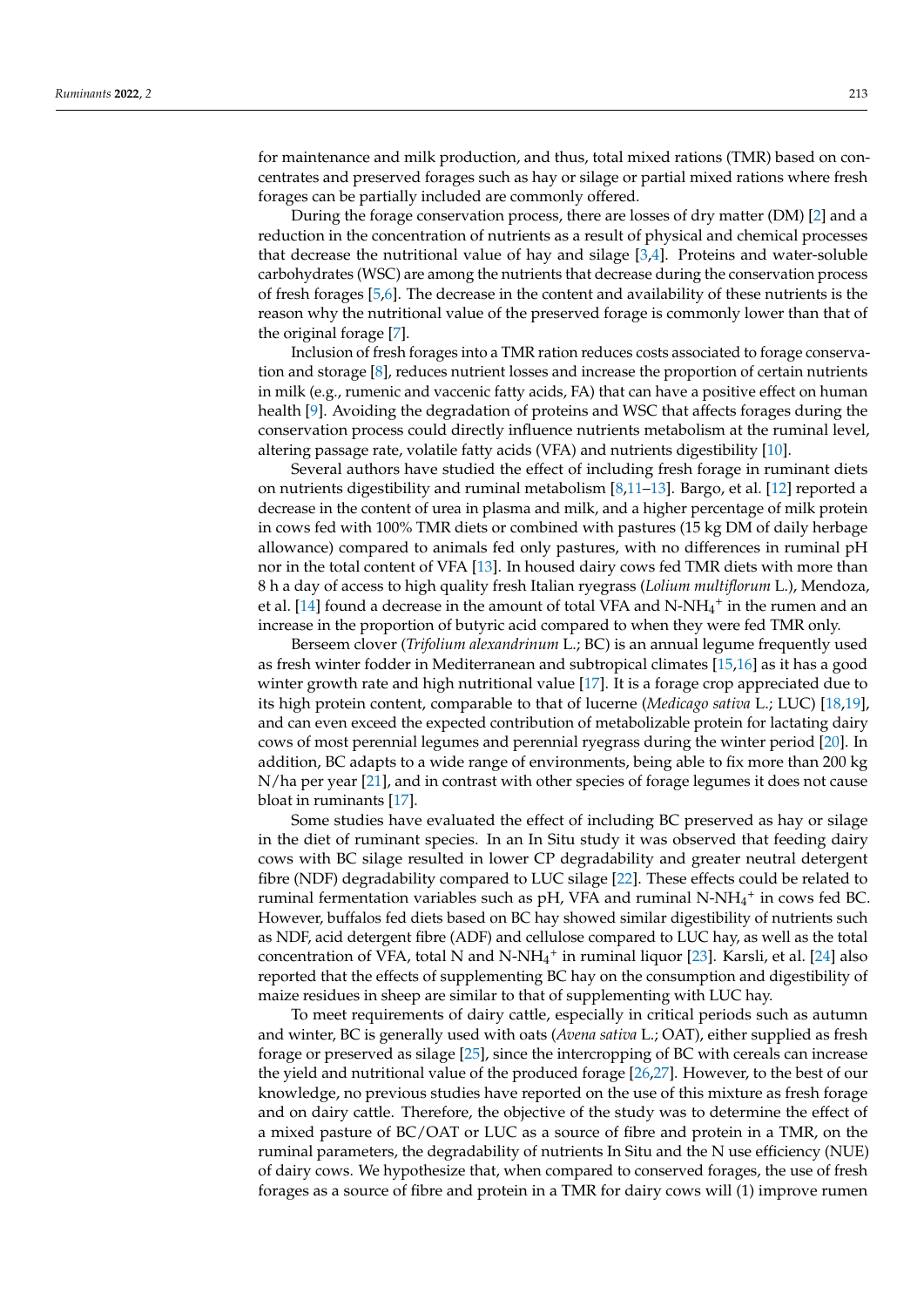fermentation parameters (pH and total VFAs) due to their (2) greater nutrients (DM, CP, NDF and ADF) degradability and thus, (3) will result in improved nitrogen use efficiency.

#### **2. Materials and Methods**

This study was carried out at the experimental station of the Pontificia Universidad Católica de Chile, located in Pirque  $(33°40' S, 70°36' W)$ , for six weeks in the 2016 springwinter period (August to October). The study was reviewed and approved by the Scientific Ethics Committee for Animals and Environmental Care of the Pontificia Universidad Católica de Chile (protocol number 160511004).

#### *2.1. Animals and Treatments*

Three non-pregnant, non-lactating dairy cows with ruminal cannula (no. 3C, Bar Diamond Inc., Boise, ID, USA) were used. Each cow was offered each of the diets according to a Latin Square  $3 \times 3$  experimental design with three diets and three periods. The three diets were iso-energetic formulated and composed of forage and concentrate in a 55:45 ratio. The control diet (CON) consisted of a TMR diet with maize silage and LUC hay as fibre sources. In the two experimental diets, the fibre source was replaced by fresh forage, either BC with OAT (MIX diet) or LUC (LEG diet). The concentrate feed was the same in the three treatments (Table [1\)](#page-3-0). Each period of the Latin square lasted 14 days consisting of 11 days for diet adaptation and the last 3 days for sample collection. The cows were housed in individual pens  $(3.0 \text{ m} \times 9.5 \text{ m})$  with access to water *ad libitum*. Each cow received 13 kg DM/d of TMR, according to the nutritional requirements of the animal during a dry period [\[28\]](#page-13-20). Approximately 60% of feed was offered in the morning and the remaining feed in the afternoon.

|                                 |            | <b>Diets</b> |            |
|---------------------------------|------------|--------------|------------|
| Ingredients (kg of DM)          | <b>CON</b> | <b>LEG</b>   | <b>MIX</b> |
| Lucerne hay                     | 2.77       |              |            |
| Maize silage                    | 5.13       |              |            |
| Fresh berseem clover/oat forage |            |              | 7.90       |
| Fresh lucerne forage            |            | 7.90         |            |
| High moisture maize grain       | 0.62       | 0.62         | 0.62       |
| Crushed soybean                 | 1.71       | 1.71         | 1.71       |
| Wheat middling                  | 2.77       | 2.77         | 2.77       |

<span id="page-3-0"></span>**Table 1.** Ingredients of the diets used in the experiment: control (CON), lucerne (LEG) and berseem clover/oat (MIX).

Cuts of the LUC and BC/OAT pastures were made with an electric grass cutter (Mitsubishi, Tl33) at 08:00 h to harvest the forage for the day. Green matter not used in the morning feed was stored indoors protected from rain and direct sunshine exposure until the afternoon feed. The morning and afternoon TMR were prepared manually by mixing diets ingredients homogeneously.

#### *2.2. Forage and Concentrate Measurements*

Forage samples were taken three times a week while the concentrate was sampled once a week (500 g/sample). The samples were dried in an oven at 60  $\degree$ C for 48 h to determine the DM content, were ground and sieved through a 1 mm mesh and stored for chemical analysis. The AOAC [\[29\]](#page-13-21) methods were used to estimate DM (method 2001.12), CP (method 2001.11), ether extract (method 920.39), lignin (method 973.18) and ash (method 942.05) concentrations. The neutral detergent fibre (NDF) and acid detergent fibre (ADF) concentrations were determined using the Van Soest [\[30\]](#page-13-22) method. The neutral detergent insoluble nitrogen (NDIN) and the acid detergent insoluble nitrogen (ADIN) fractions were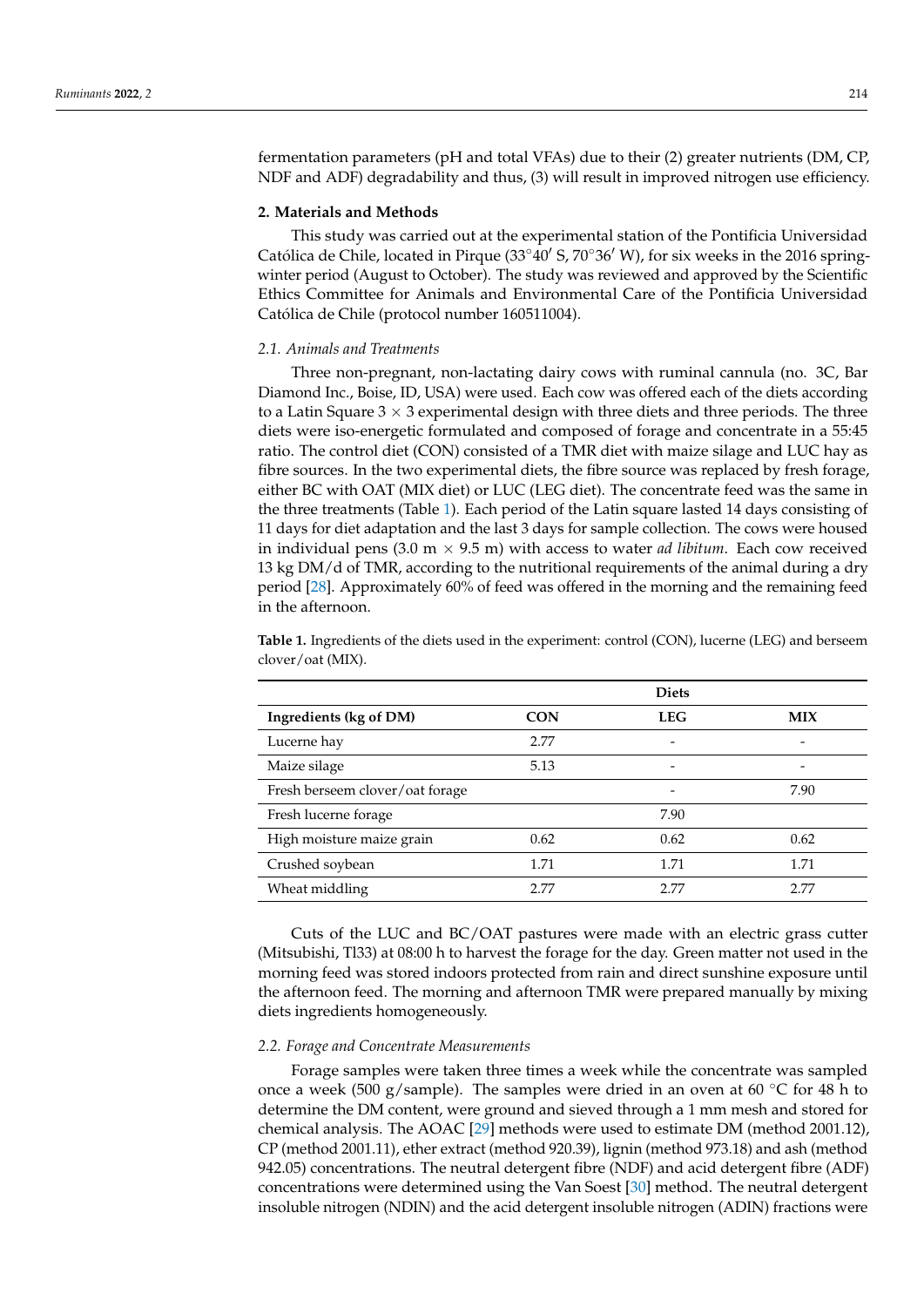determined by estimating the CP concentration (method 2001.11) of the NDF and ADF fractions, respectively. The metabolizable energy (ME) and the total digestible nutrients (TDN) were estimated according to NRC [\[28\]](#page-13-20) equations.

To estimate the botanical composition of the pastures as the proportion of each species (DM basis), a sample of the forage was extracted from the area that was going to be cut for two days of feeding. The pasture was traversed following a W-shaped transect, and cuts were made every 10 steps (approximately 4 cm above the ground) using a hand shear (Accu 60; Gardena International GmbH, Ulm, Germany). Each sample was thoroughly mixed, and a 100 g subsample was manually separated into BC, OAT, ryegrass, and weeds for the BC/OAT forage, and in LUC and weeds for the LUC forage, and then each fraction was dried in an oven at 100 ◦C for 6 h to estimate the DM content.

#### *2.3. Sampling and Analysis of Ruminal Fluid*

Individual rumen fluid samples were collected in the morning (9:00 h) and afternoon (15:00 h) on days 12 and 14 of each period. The samples were taken from the cranio-dorsal, cranio-ventral, caudo-dorsal and caudo-ventral areas of the rumen using a ruminal extraction probe (RT Rumen Fluid Sampler). Rumen fluid pH was measured immediately using a pH meter (PP-201 GOnDO Electronic Co., Ltd., Taipei City, Taiwan). Two 10 mL subsamples were taken for determining N-NH<sub>4</sub><sup>+</sup> and for VFA contents by adding 1 mL of 25% metaphosphoric acid. Both subsamples were then stored frozen (−20 ◦C) until analysis.

The ruminal fluid was thawed and diluted 1:10 with distilled water, from which dilution 100  $\mu$ L were used and they were deposited in test tubes, in duplicate. The determination of N-N $H_4$ <sup>+</sup> was carried out using the protocol described by Bal, et al. [\[31\]](#page-13-23). The samples were incubated at room temperature for 24 h protected from light. Finally, the results were obtained by reading absorbance in a microplate spectrophotometer (PowerWave HT de BioTek, Santa Clara, CA, USA). This reading was made at 630 nanometers.

For the analysis of VFA, a gas chromatography system was used (Shimadzu Scientific Instruments AOC20s, Columbia, MD, USA) equipped with a 100-m column (column Rtx 100 m  $\times$  0.32 mm  $\times$  0.20 um column). For the chromatography conditions the oven temperature was initially set at 145 °C for 2 min, and then increased to 220 °C at 4 °C/min. The injector and the flame ionization detector were kept at 250  $\degree$ C and 300  $\degree$ C, respectively.

#### *2.4. Ruminal Degradability*

The rumen degradation rate of nutrients procedure described by Mehrez and Ørskov [\[32\]](#page-13-24) was used. Briefly, the forage samples were collected on the first day of each period and dried in an oven at 60  $\degree$ C. Subsequently, the samples were ground on a 3 mm sieve. From day 9 of each period, the material was introduced through the cannulas as follows: 5 g were placed in Dracon bags and incubated in the rumen for 0, 3, 6, 9, 12, 24, 48, and 72 h. Three bags were used for each incubation time: two bags of  $5 \text{ cm} \times 10 \text{ cm}$  and one of  $10 \text{ cm} \times 20 \text{ cm}$ . Bags were introduced in the rumen in reverse order so that all the bags were removed at time 0 h and then were immediately washed intensively until clear water was obtained. The bags of time 0 h were included in the last process to evaluate the loss of nutrients during the washing process.

Once washed, the bags were oven-dried at  $60^{\circ}$ C for 48 h to calculate the DM content. Subsequently the CP, NDF and ADF were determined as previously described. The degradation rate of the nutrients (DM, CP, NDF and ADF) were determined according to the equation 1 proposed by Ørskov and McDonald [\[33\]](#page-13-25), where *p* is the nutrient degraded at incubation time t, *a* is the rapidly degradable fraction, *b* is the slowly degradable fraction, and *c* is the degradation rate of *b*. The effective ruminal degradability (*P*) of the nutrients was evaluated using the equation 2, where k is the flow rate assumed at 6%/h [\[33\]](#page-13-25).

$$
p = a + b \left(1 - e^{-ct}\right) \tag{1}
$$

$$
P = a + bc/(c + k) \tag{2}
$$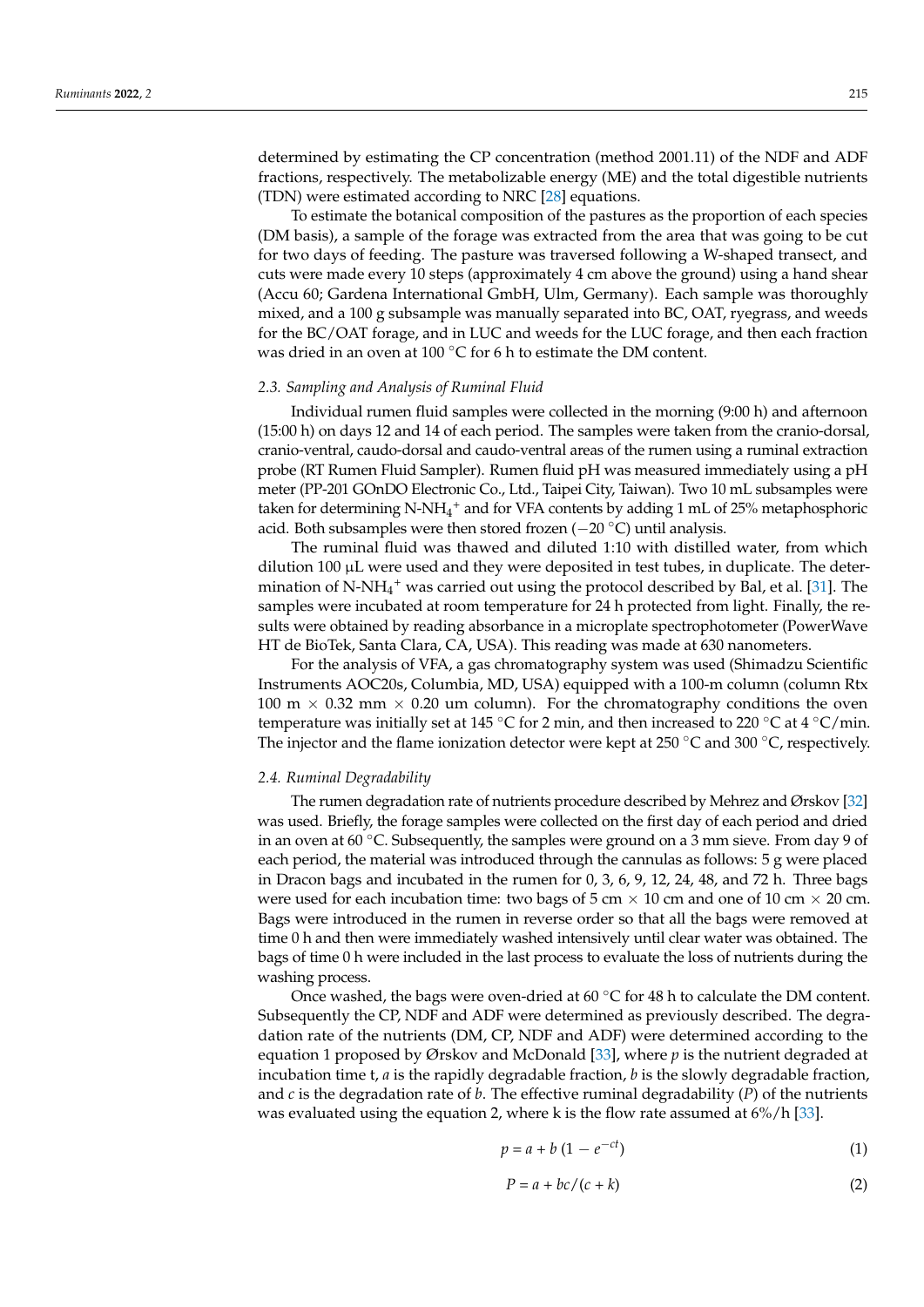#### *2.5. Nitrogen Use Efficiency*

The collection of blood, urine and faeces followed the protocol described by Colmenero and Broderick [\[34\]](#page-13-26). Ten millilitres of blood were collected from each animal by puncture of the coccygeal vein, using vacuum tubes without anticoagulant with a vacutainer system. The samples were taken in the morning of the day 14 of each period, 4 h before (6:00 h) and 4 h after (12:00 h) feeding. The blood collected was centrifuged at 2.900 rpm for 15 min. The plasma obtained was stored in Eppendorf tubes and kept at  $-20$  °C until its analysis for urea.

Urine and faeces samples were collected from the cows on the morning of day 14 of each period, 4 h before and 4 h after feeding. Ten millilitres of acidified urine were stored in 40 mL of H2SO4, while the faecal samples were collected in hermetic Ziplock-type bags. Both types of samples were stored at −20 ◦C until analysis. Plasma ureic N and urine N were determined spectrophotometrically using an automated HumaStar 200 (Human GmbH, Wiesbaden, Germany). The faecal samples were thawed at room temperature and 200 g of each were reserved and dried in an oven at 60 °C for 48 h to estimate the DM content. Then, it was passed through a 1 mm sieve and the excreted nitrogen content was estimated using the Kjeldahl method (method 2001.11; AOAC [\[29\]](#page-13-21)).

#### *2.6. Statistical Analysis*

All statistical analyses were conducted using SAS v9.3 (SAS Institute Inc., Cary, NC, USA). To analyse the chemical and botanical composition data, an analysis of variance (ANOVA) was performed using the general linear model procedure. The morning and afternoon values of the ruminal parameters were averaged as one value per cow per period and analysed using the general linear model procedure for a Latin Square design.

Similarly, to evaluate the effect of the diets on the ruminal degradability of DM, CP, NDF and ADF along the different rumen incubation times, analysis of variance was carried out. Differences in least squares means in all linear models were investigated using the *t*-test, following Tukey's adjustment for multiple comparisons. Significant differences were assumed when  $p < 0.05$  and trend when  $p \leq 0.1$ .

#### **3. Results**

#### *3.1. Chemical Composition of Forage Comprising the Diets*

The forage of the MIX and LEG diets had 70% lower DM content than the forage of the CON diet (Table [2\)](#page-6-0). The forage of the LEG diet had the highest CP content compared to the other two diets (*p* < 0.001), and the forage of the MIX diet had higher CP content than the forage of the CON diet  $(p < 0.001)$ . The forage of the MIX diet had 14% less NDF than the forage of the CON diet  $(p < 0.001)$ , but 13% more than the forage of the LEG diet (*p* < 0.001). The forage of the LEG diet had 24% less NDF than the forage used in the CON diet (*p* < 0.001). The forage of the MIX diet had 14% less ADF than the forage of the CON diet ( $p < 0.01$ ). The lignin content was 56% higher in the forage of the LEG diet than for the other two forages ( $p < 0.001$ ). The ash content in the forage of the MIX and LEG diets were higher than that of the forage of the CON diet (*p* < 0.001).

The percentage of NDIN of the forage of the MIX diet was higher than that of the CON forage ( $p < 0.01$ ) but lower than that of the forage of the LEG diet ( $p < 0.01$ ). Likewise, the forage of the LEG diet presented higher NDIN than the forage of the CON diet  $(p < 0.01)$ . The percentage of TDN of the LEG diet forage tended to have a lower TDN than the MIX and CON diets  $(p = 0.09)$ .

The true dry matter digestibility (TDDM) of the MIX diet forage had a 5% greater TDDM than the forage from the LEG diet (*p* < 0.05), which did not differ from that of the CON diet (*p* < 0.05).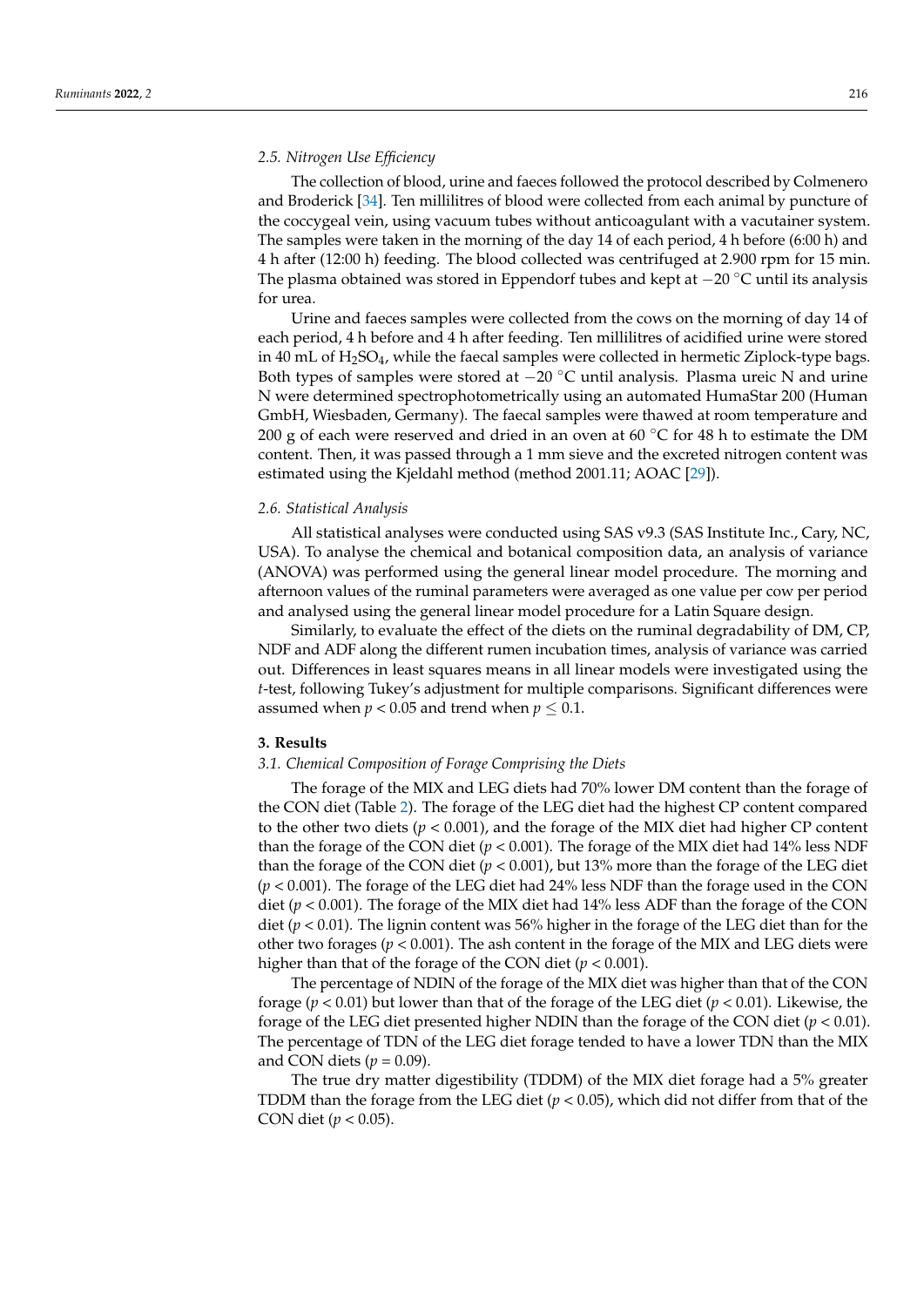|                                   | <b>CON</b>        | <b>LEG</b>          | <b>MIX</b>        | <b>SEM</b> | $p$ Value |
|-----------------------------------|-------------------|---------------------|-------------------|------------|-----------|
| DM(g/kg)                          | 546 <sup>a</sup>  | 193 <sup>b</sup>    | 217 <sup>b</sup>  | 65.7       | < 0.001   |
| CP (g/kg)                         | 102 <sup>c</sup>  | 238 <sup>a</sup>    | 149 <sup>b</sup>  | 4.2        | < 0.001   |
| NDF(g/kg)                         | 457 <sup>a</sup>  | 348 <sup>c</sup>    | 392 <sup>b</sup>  | 7.0        | < 0.001   |
| ADF(g/kg)                         | 284 $a$           | $274$ <sup>ab</sup> | 245 <sup>b</sup>  | 8.6        | < 0.01    |
| Lignin $(g/kg)$                   | 42 <sup>b</sup>   | 61 <sup>a</sup>     | 36 <sup>b</sup>   | 3.0        | < 0.001   |
| Ether extract $(g/kg)$            | 23                | 19                  | 18                | 1.5        | 0.10      |
| Ash $(g/kg)$                      | 65 <sup>b</sup>   | 109 <sup>a</sup>    | 105 <sup>a</sup>  | 2.8        | < 0.001   |
| NDIN $(g/kg)$                     | 5.0 <sup>c</sup>  | 12.1 <sup>a</sup>   | 8.8 <sup>b</sup>  | 0.98       | < 0.01    |
| ADIN $(g/kg)$                     | 2.9               | 3.8                 | 3.8               | 0.77       | 0.36      |
| TDN $(%)$                         | 65.9              | 62.9                | 65.0              | 0.88       | 0.09      |
| Metabolizable energy<br>(kcal/kg) | 2471              | 2527                | 2484              | 36.5       | 0.68      |
| TDDM $(\%)$                       | 76.0 <sup>a</sup> | $73.5^{b}$          | 77.4 <sup>a</sup> | 0.91       | 0.04      |

<span id="page-6-0"></span>**Table 2.** Chemical composition of the forage fraction of the diets: CON (lucerne hay + maize silage), LEG (fresh lucerne) and MIX (fresh berseem clover/oat).

DM: dry matter; CP: crude protein, NDF: neutral detergent fibre; ADF: acid detergent fibre; NDIN: nitrogen insoluble in neutral detergent; ADIN: nitrogen insoluble in acid detergent; TDN: total digestible nutrient; TDDM: true digestibility of dry matter; SEM: standard error of the mean. Values in the same row with different letters differ among themselves according to the Tukey test for multiple comparisons ( $p < 0.05$ ).

#### *3.2. Botanical Composition of the Herbages*

As described by Peede [\[35\]](#page-13-27), the LUC pasture had a high prevalence of LUC, which remained constant during the three periods  $(87.5 \pm 3.60 \text{ DM\%}; p < 0.05)$ , averaging a total of 87 DM%. Even though the percentage of BC was declining over time (63.4, 44.8 and 36.6% for periods 1, 2 and 3, respectively; *p* < 0.001), this species generally dominated the BC/OAT pasture, with an average of 48 DM%. The OAT content in the BC/OAT pasture increased over time (11.0, 25.2 and 29.8% for periods 1, 2 and 3, respectively;  $p < 0.01$ ), while the annual ryegrass and weeds contents fluctuated between periods (ryegrass: 10.6, 1.2 and 15.2% and weeds 14.8, 28.4 and 18.4% for periods 1, 2 and 3, respectively; *p* < 0.01). The ryegrass was the species that had the least content in the herbage throughout the study.

#### *3.3. Dry Matter Intake and Ruminal Fermentation*

The DMI and the ruminal pH values were similar for the three diets (Table [3\)](#page-7-0). The cows feed the MIX and CON diets had similar ruminal N-NH<sub>4</sub><sup>+</sup> values, however, the cows feed the LEG diet presented a higher ( $p < 0.001$ ) ruminal N-NH<sub>4</sub><sup>+</sup> content than the other two diets (*p* < 0.001; Table [3\)](#page-7-0).

All cows presented similar total VFA, but there were slight variations in the proportions of some individual VFA. The cows feed the CON diet tended to have higher lipoacid/glucoacid and acetic/propionic acid ratios than the cows feed the LEG diet  $(p = 0.10$  for both). The cows feed the CON diet tended to have a lower valeric acid proportion than the cows feed the MIX diet and a lower isobutyric acid proportion than the cows feed the LEG diet  $(p = 0.06$  for both).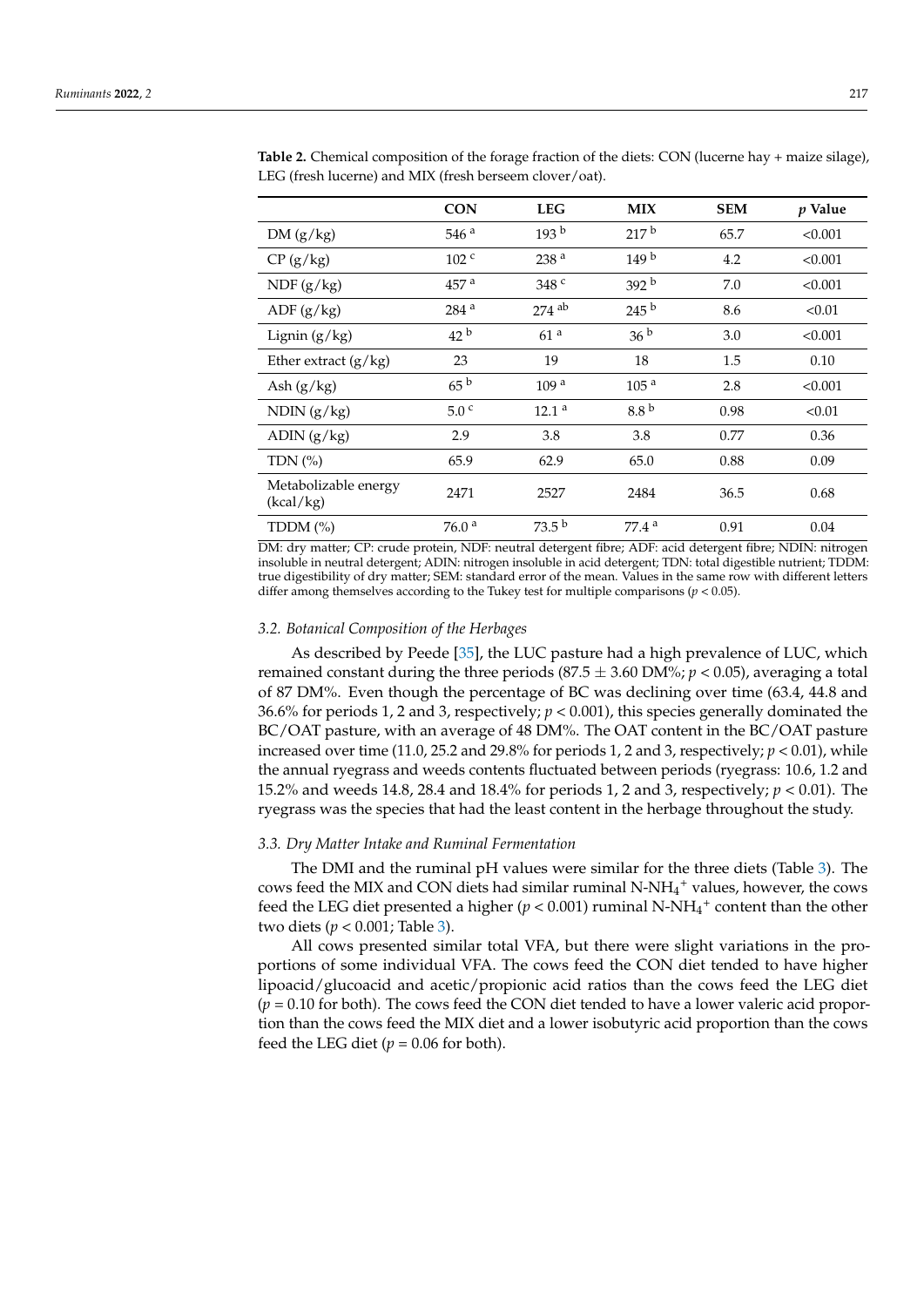|                                                                                  | <b>CON</b> | <b>LEG</b>         | <b>MIX</b>        | <b>SEM</b> | $p$ Value |
|----------------------------------------------------------------------------------|------------|--------------------|-------------------|------------|-----------|
| Dry matter intake                                                                | 12.77      | 12.70              | 12.75             | 0.126      | 0.98      |
| Ruminal pH                                                                       | 6.44       | 6.47               | 6.38              | 0.118      | 0.90      |
| $N-NH_4$ <sup>+</sup> (mmol/L)                                                   | $6.33^{b}$ | 14.82 <sup>a</sup> | 7.38 <sup>b</sup> | 0.806      | < 0.001   |
| Total VFA (mmol/L)                                                               | 128.5      | 133.1              | 132.6             | 15.86      | 0.96      |
| Acetic acid $(\% )$                                                              | 71.17      | 68.37              | 69.16             | 0.809      | 0.06      |
| Propionic acid (%)                                                               | 14.18      | 15.58              | 15.13             | 0.560      | 0.13      |
| Butyric acid (%)                                                                 | 9.59       | 10.19              | 10.54             | 0.492      | 0.29      |
| Valeric acid (%)                                                                 | 1.31       | 1.58               | 1.63              | 0.127      | 0.05      |
| Isobutyric acid (%)                                                              | 1.27       | 1.59               | 1.37              | 0.102      | 0.07      |
| Isovaleric acid (%)                                                              | 1.88       | 1.98               | 1.75              | 0.157      | 0.32      |
| Hexanoic acid (%)                                                                | 0.67       | 0.67               | 0.64              | 0.060      | 0.82      |
| Acetic acid/Propionic acid                                                       | 5.05       | 4.49               | 4.63              | 0.202      | 0.10      |
| Lipoacids/glucoacids<br>$((\text{acetic} + \text{butiric}) / \text{propionic}))$ | 5.72       | 5.16               | 5.27              | 0.218      | 0.10      |

<span id="page-7-0"></span>**Table 3.** Effect of diet type on the dry matter intake, volatile fatty acid (VFA) proportions, pH and ruminal ammonia in fistulated cows.

CON: lucerne hay and maize silage plus concentrate; LEG: fresh lucerne plus the same concentrate as in CON; MIX: fresh berseem clover/oat plus the same concentrate as in CON. SEM: standard error of the mean. Values in the same row with different letters differ among themselves according to the Tukey test for multiple comparisons (*p* < 0.05).

#### *3.4. In Situ Ruminal Degradation*

The DM soluble fraction of the forage of the MIX diet did not differ from that of the LEG or CON diets, while the forage of the LEG diet tended  $(p = 0.10)$  to have lower DM soluble fraction than that of the CON diet (Table [4\)](#page-8-0). There was no effect of the forage type on the DM slowly degradable fraction of the forages ( $p > 0.05$ ). The forage of the LEG diet presented greater (*p* < 0.05) rate of degradation of the DM slowly degradable fraction than that of the CON diet ( $p < 0.05$ ), while the rate of DM degradation of the slowly degradable fraction of the MIX diet forage was similar to those of the other diets (*p* > 0.05). The DM effective degradability was similar in the forage of the MIX and LEG diets, and they were higher than that of the CON diet  $(p < 0.05)$ ; Table [4,](#page-8-0) Figure [1a](#page-9-0)).

The forage of the MIX diet had 16% lower content of the soluble fraction of CP and 14% greater of the CP slowly degradable fraction than the forage of the CON diet ( $p \leq 0.001$ ; Table [4\)](#page-8-0). The CP soluble fraction of the forage of the MIX diet was 18% lower than the forage of the LEG diet (*p* < 0.01), while the slowly degradable fraction was 26% greater for the forage of the MIX diet than that of the LEG diet ( $p < 0.05$ ). There were no differences in the degradation rates of the slowly degradable fraction of CP between the forage of the MIX and LEG diets, while the forage of the MIX diet tended to be greater than that of the CON diet (*p* = 0.10). The CP degradation rate of the slowly degradable fraction of forage of the LEG diet was greater than of the CON diet ( $p < 0.05$ ). The effective degradability of CP was similar for the forages of the MIX and LEG diets, and they were greater than that of the CON diet  $(p < 0.05$ ; Figure [1b](#page-9-0)).

The soluble fraction of NDF and ADF followed a similar pattern, tended to be greater in the forage of the MIX and LEG diets than that of the CON diet ( $p = 0.06$  for the four comparisons), while between the forages of the MIX and LEG diets there were no differences (*p* < 0.05; Table [4\)](#page-8-0). The slowly degradable fraction of NDF and ADF were similar between the forage types ( $p < 0.05$ ). The degradation rate of the slowly degradable fraction for NDF tended to be higher in the forage of the MIX and LEG diets than that of the CON diet ( $p = 0.01$  for the 2 comparisons), while there were no differences between the forages of the MIX and LEG diets (*p* < 0.05). Regarding ADF, the forage of the MIX diet did not present differences in the degradation rate with respect to the forage of the LEG and CON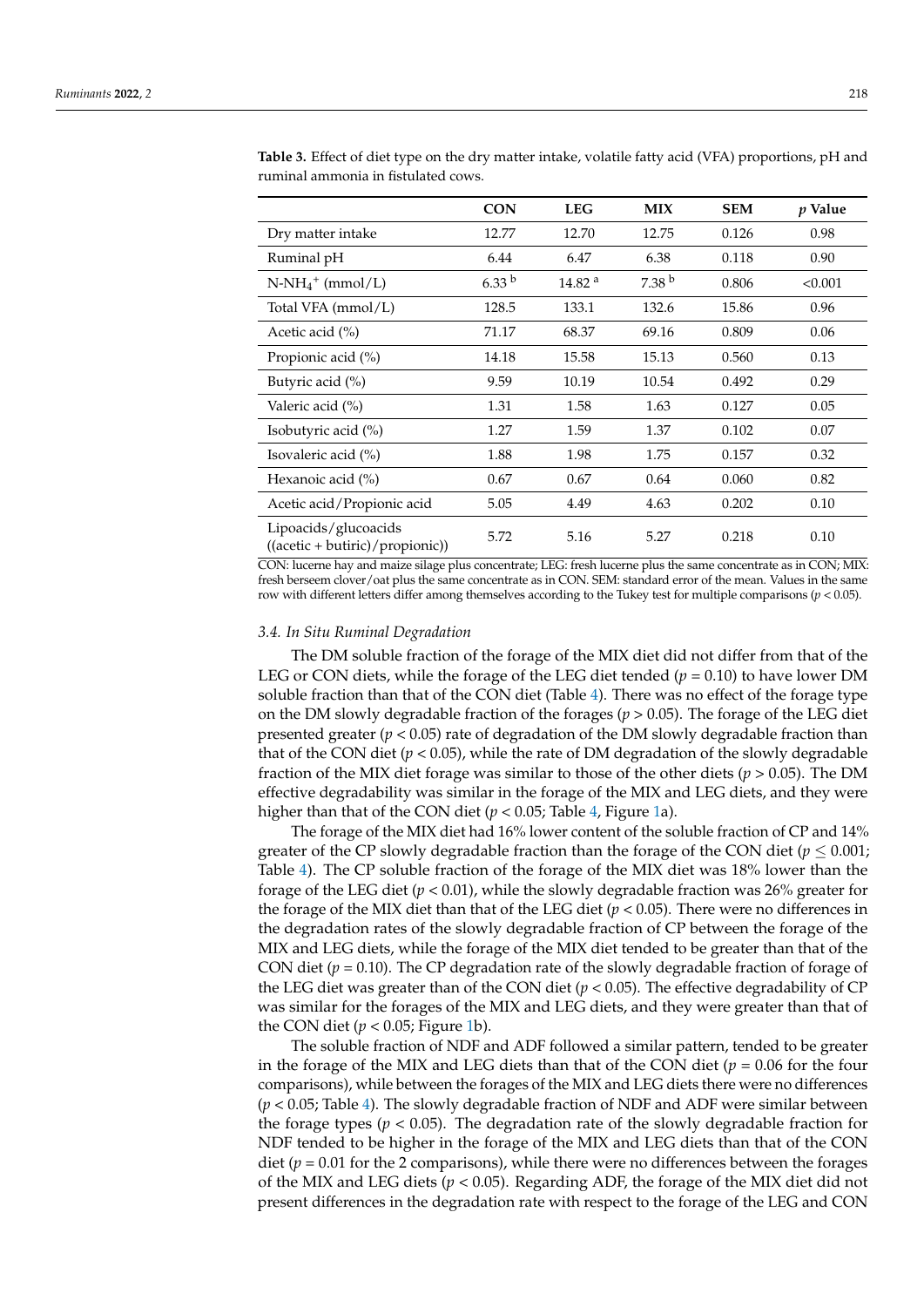diets (*p* < 0.05), while the forage of the LEG diet tended to be greater than that of the CON diet ( $p = 0.09$ ). The effective degradability of both NDF (Figure [1c](#page-9-0)) and ADF were similar between the forage of the MIX and LEG diets (*p* < 0.05), and they presented a higher effective degradability than the forage of the CON diet ( $p < 0.05$ ).

**CON LEG MIX SEM** *p* **Value** DM

<span id="page-8-0"></span>**Table 4.** Ruminal degradation in situ of DM, CP, NDF and ADF of the forages used in the study.

| ${\rm DM}$       |                    |                    |                   |           |          |
|------------------|--------------------|--------------------|-------------------|-----------|----------|
| $\it a$          | 42.4               | 40.8               | 42.1              | 0.47      | 0.11     |
| $\boldsymbol{b}$ | 46.2               | 46.9               | 50.6              | 2.36      | 0.90     |
| $\mathcal C$     | 0.033 <sup>b</sup> | 0.116 <sup>a</sup> | $0.080$ ab        | $0.017\,$ | 0.05     |
| $\cal P$         | 58.1 $^{\rm b}$    | 71.5 <sup>a</sup>  | 70.1 <sup>a</sup> | 1.89      | 0.02     |
| ${\cal CP}$      |                    |                    |                   |           |          |
| $\it a$          | 53.4 $a$           | 43.8 $^{\rm b}$    | 37.0 c            | 0.85      | < 0.001  |
| $\boldsymbol{b}$ | 37.5 c             | $50.4^{b}$         | 57.2 <sup>a</sup> | 1.20      | < 0.001  |
| $\mathcal{C}$    | $0.045^{b}$        | $0.144$ $^{\rm a}$ | $0.110$ ab        | 0.016     | 0.03     |
| $\cal P$         | 69.4 <sup>b</sup>  | 78.9 <sup>a</sup>  | 73.8 $a$          | 1.67      | $0.04\,$ |
| <b>NDF</b>       |                    |                    |                   |           |          |
| $\it a$          | 5.2                | $11.1\,$           | 9.2               | 1.29      | $0.07\,$ |
| $\boldsymbol{b}$ | 79.1               | 60.6               | 77.4              | 16.8      | 0.31     |
| $\mathcal C$     | 0.028              | 0.092              | 0.072             | 0.017     | 0.09     |
| $\cal P$         | 28.3 <sup>b</sup>  | 47.6 <sup>a</sup>  | 49.3 $a$          | 3.62      | 0.03     |
| ${\rm ADF}$      |                    |                    |                   |           |          |
| $\boldsymbol{a}$ | 0.04               | 3.8                | 3.1               | 1.04      | $0.10\,$ |
| $\boldsymbol{b}$ | 91.8               | 60.6               | 82.2              | 12.00     | 0.36     |
| $\mathcal C$     | 0.024              | 0.084              | 0.062             | 0.015     | 0.12     |
| $\boldsymbol{P}$ | $21.6^{b}$         | 38.9 <sup>a</sup>  | 41.6 <sup>a</sup> | 3.12      | < 0.05   |

CON: lucerne hay and maize silage; LEG: fresh lucerne; MIX: fresh berseem clover/oat; *a*: soluble fraction, *b*: slowly degradable fraction, *c*: rate of degradation of the slowly degradable fraction, *P*: effective degradability, SEM: standard error of the mean, NS: non-significant. Values in the same row with different letters differ among themselves according to the Tukey test for multiple comparisons ( $p < 0.05$ ).

#### *3.5. Nitrogen Use Efficiency*

The plasma ureic *N* of the cows feed the MIX and CON diets were 26% lower than that of the cows feed the LEG diet  $(p < 0.05$ ; Table [5\)](#page-8-1). The cows feed the MIX diet presented 44% less urea in urine than the cows feed the CON diet  $(p < 0.05)$ . The percentage of faecal N did not vary between diets (*p* < 0.05).

<span id="page-8-1"></span>**Table 5.** Effect of diet type on the plasma ureic N, urine and faecal nitrogen.

|                                                  | <b>CON</b>                            | <b>LEG</b>                               | MIX                     | <b>SEM</b>   | <i>v</i> Value |
|--------------------------------------------------|---------------------------------------|------------------------------------------|-------------------------|--------------|----------------|
| Plasma ureic $N$ (mg/dL)<br>Urinary urea $(g/d)$ | 16.2 <sup>b</sup><br>205 <sup>a</sup> | 22.0 <sup>a</sup><br>$136$ <sup>ab</sup> | $16.5^{b}$<br>$114^{b}$ | 1.54<br>20.3 | 0.03<br>0.04   |
| Faecal N $(\% )$                                 | 16.2                                  | 22.0                                     | 16.5                    | 1.54         | 0.15           |

CON: lucerne hay and maize silage plus concentrate; LEG: fresh lucerne plus the same concentrate as in CON; MIX: fresh berseem clover/oat plus the same concentrate as in CON. SEM: standard error of the mean. Values in the same row with different letters differ among themselves, (*p* < 0.05). N: nitrogen; SEM: standard error of the mean.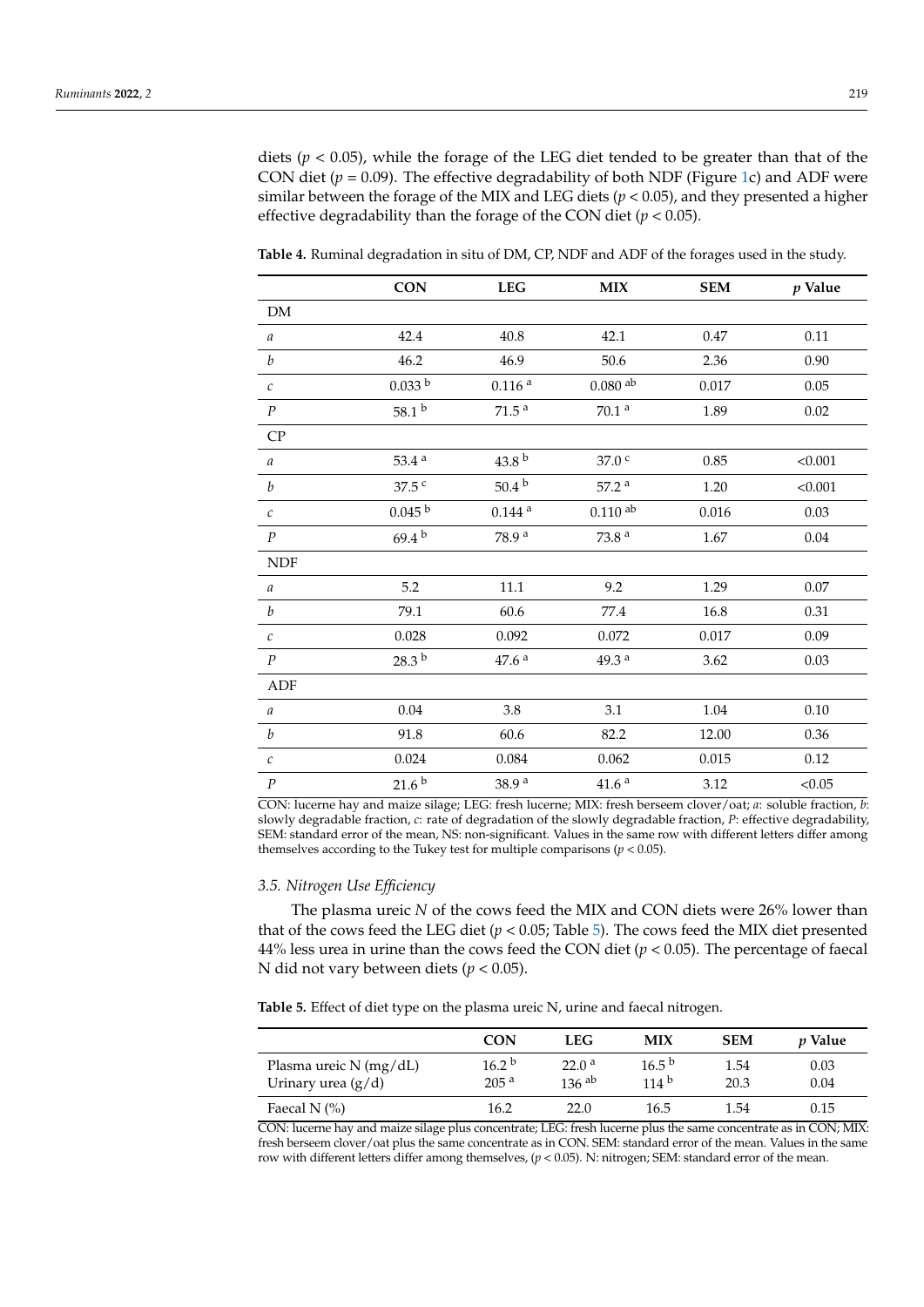

**Figure 1.** Degradability curves for the DM  $(a)$ , CP  $(b)$  and NDF  $(c)$  of the forages used in the study, calculated according to the function  $p = a + bc/(c + k)$  of de Ørskov and McDonald [\[33\]](#page-13-25).

#### **4. Discussion**

<span id="page-9-0"></span>isons (*p* < 0.05).

The overall similar rumen fermentation parameters observed among the cows feed Fire overall simular function termetriation parameters observed allong the cows reed<br>either of three diets lead as to reject our first hypothesis. Although the forage quality of 0.001; Table 4). The CP solution of the CP solution of the MIX diet was 18% lower than  $\alpha$ the CON treatment was lower, due to its higher concentration of NDF, compared to the the stream of the stream is that in the fraction of the stream did not treatment. for the form of the form of the MIX diet than the MIX diet of the LEG diet (*p <sup>or or</sup> 0.05)*. This peerly had the *h* and the the manual of when they were offered the different diets. This could be due to the fact that the amount of treatments that included fresh forages, the ruminal pH values of the cows did not vary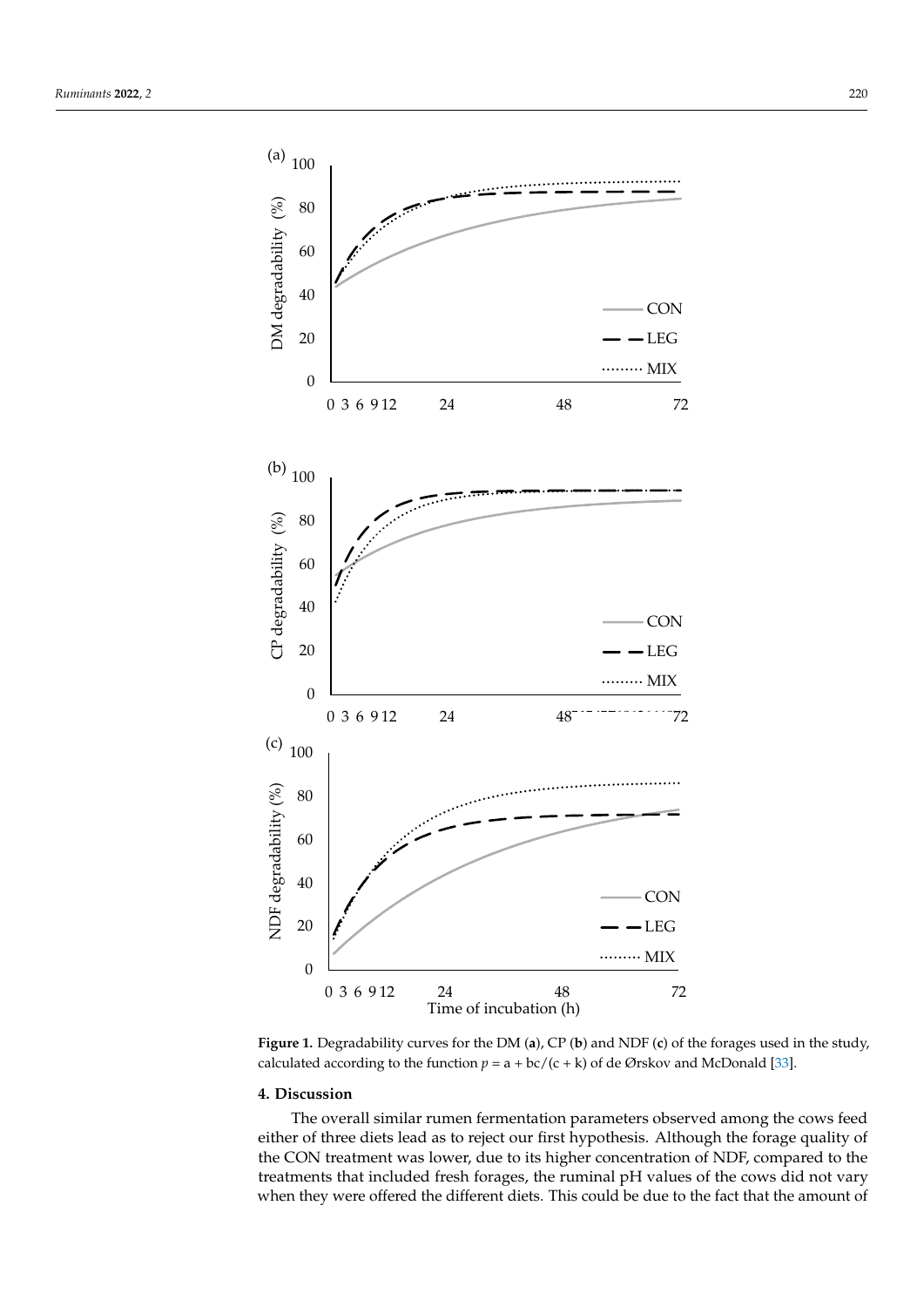NDF in the diets was sufficient to promote chewing and saliva production and thus avoid the drop in ruminal pH [\[36\]](#page-14-0), and also to the fact that NDF levels of the diets exceeded the minimum value recommended of 25% DM [\[28\]](#page-13-20) to promote rumen health in dairy cows. On the other hand, the absence of difference in ruminal pH could be due to the similar production of total VFA between the treatments, which were within the values associated with normal levels of ruminal  $pH$  [\[37\]](#page-14-1). The similarity of  $pH$  and total VFA production at the ruminal level are related to the similar percentages of soluble DM observed between the different forage sources [\[38,](#page-14-2)[39\]](#page-14-3). The observed pH values agree with that reported by Santana, et al. [\[40\]](#page-14-4) for cows fed diets that combine legume-based forage with TMR. Similar to the values that we observed, Mendoza, et al. [\[14\]](#page-13-6) reported neutral pH values from 6.41 to 6.53 in multiparous lactating cows fed with TMR that had between 4 to 8 h of access to fresh grass-based forage, which accounts for the benefits of the contribution of fibre from forages to stimulate salivation and thereby maintain the buffering capacity with the consequent control of ruminal pH. However, the low number of animals used in this experiment cannot be disregarded as a potential reason for the lack of differences observed for the rumen fermentation parameters.

The values of the soluble fraction of DM of the LEG and MIX treatments observed in this study are similar to those reported by Mustafa and Seguin [\[22\]](#page-13-14) for LUC silages (41%), but greater than those reported for the BC silage (33%). In the MIX diet of our study, a mixture of BC with VA was used as a source of forage, and some studies have reported that oats in a vegetative state present 69% of soluble fraction [\[41\]](#page-14-5), which would generate an additive effect when delivered with BC. The observed trend of a lower value of the soluble fraction of the DM of the LEG treatment could be due to its higher lignin content with respect to the forage of the CON and MIX diets, which reduced the digestibility of the forage nutrients [\[23\]](#page-13-15). The absence of differences in the slowly degradable fraction of the DM of the forages used in this study could be explained by the neutral values of ruminal pH found in all the treatments, which ensure the growth and activity of the rumen microorganisms and consequently, ruminal functioning and nutrient flow [\[42,](#page-14-6)[43\]](#page-14-7). The lower speed of DM degradation of the CON treatment with respect to the LEG diet could be due to its higher content and low digestibility of NDF [\[23\]](#page-13-15).

The effective degradability of DM of the forages of the MIX and LEG diets were similar to each other, which agrees with the study by Mustafa and Seguin [\[22\]](#page-13-14) for BC and LUC silages (average 60%). However, in our study the ruminal degradability of the DM of the forages used in the MIX and LEG treatments was higher than that value (average 71% between the MIX and LEG treatments), which is explained by the lower fibre content of forages used fresh. In addition, the effective degradability of the forage DM was 22% higher in LEG and MIX with respect to the forage of the CON treatment. This difference probably resulted from the lower percentage of NDF in the forage of the MIX and LEG diets compared to the CON diet [\[44\]](#page-14-8). The latter suggest that the use of fresh forage increases the ruminal degradability of DM and other nutrients, which can lead us to accept the second hypothesis. On the other hand, even though the highest effective degradability of DM was observed for diets based on fresh forage, the three diets provided the same concentration of ME, probably due to the similar concentration of total digestible nutrients (average 65%). In general, the greater degradability of DM, NDF and ADF in the fresh forages would allow a better use of WSC from the diet [\[4\]](#page-12-3). However, this response was not reflected in terms of VFA concentrations.

The forage of the MIX diet presented a lower soluble fraction and a higher slowly degradable fraction of CP compared to the forage of the LEG and CON diets. Similar results were reported for BC and LUC offered as fresh forage [\[20\]](#page-13-12) as in silage [\[22\]](#page-13-14). The CP degradation rate was similar for the forage of the MIX and LEG diets, which agrees with the fact that the effective degradability was similar between both forages. Contrary to our study, Mustafa and Seguin [\[22\]](#page-13-14) reported a lower effective degradability of CP in BC silage compared to LUC silage (72% and 87%, respectively), which could be due to its higher NDIN content (5.2% and 1.8%, respectively), since insoluble protein tends to be slowly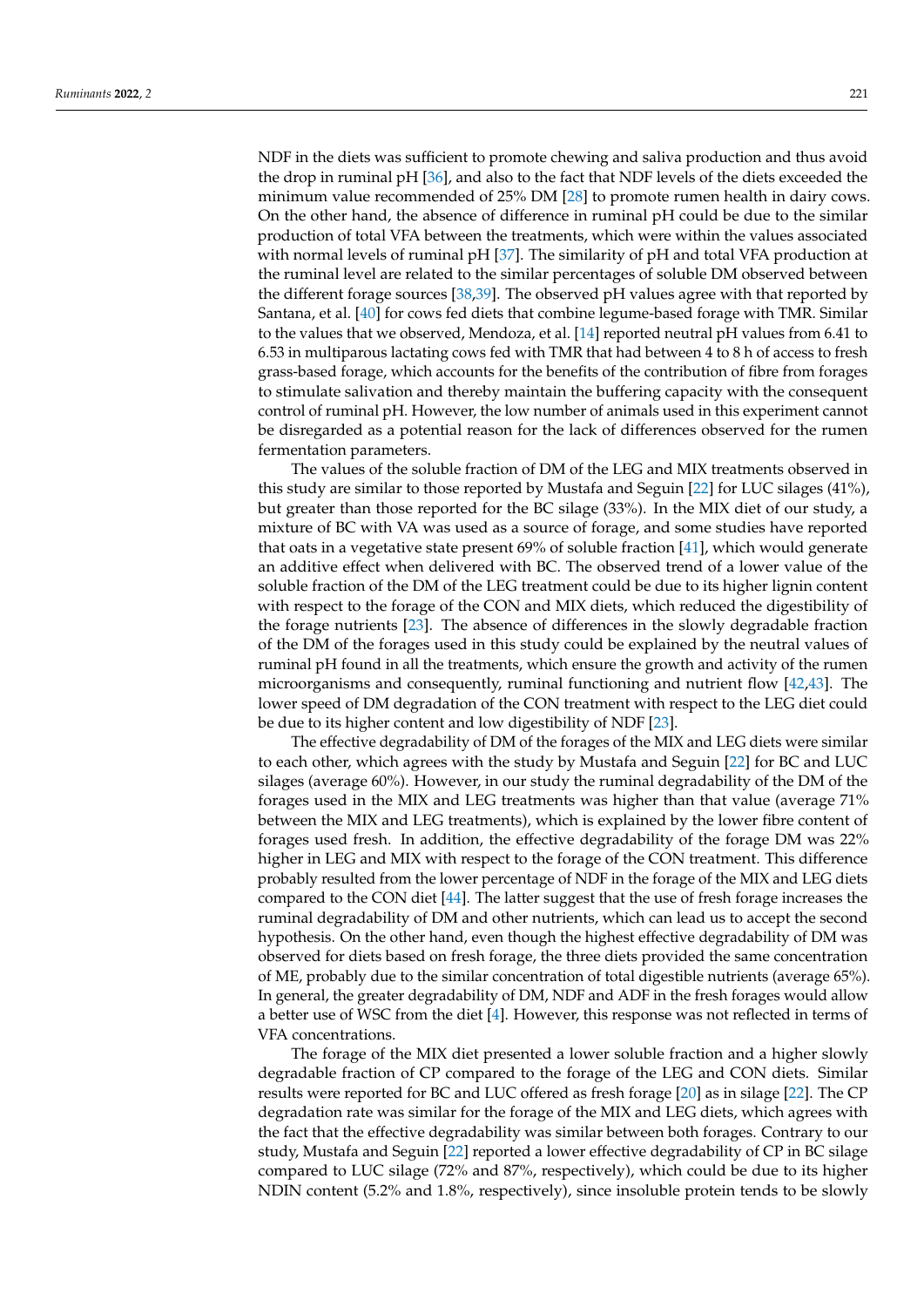degraded in contrast with soluble protein and non-protein N [\[4\]](#page-12-3). The percentage of NDIN of the forages used in the LEG and MIX diets of our study (1.21 and 0.88%, respectively) were lower and less, contrasting with respect to the values reported by Mustafa and Seguin [\[22\]](#page-13-14) for the ensiled forages, which could explain the similar CP degradation rate and CP effective degradability among the fresh forages of our study. Although the CP concentration was lower for the forage of the CON diet, this diet presented a higher soluble fraction of the CP than the forage of the MIX and LEG diets, which would be explained by the higher non-protein nitrogen content of the silages in relation to fresh forages [\[45\]](#page-14-9). Meanwhile, the effective degradability of CP for the forage of the MIX and LEG diets was higher than for the forage of the CON diet, which would be related to the lower rate of degradation of the slowly degradable fraction of the CP of the CON forage. Although there is a high rate of non-protein nitrogen and protein N degradation in preserved forages, the degradation rate of CP can be affected by an increase in the content of non-protein nitrogen and by a higher concentration of NDF, a situation that occurs when forages preserved are compared with fresh forages [\[44\]](#page-14-8).

The ruminal ammonia concentration increased in the cows feed the LEG diet, reflecting this diet forage high amount of CP and the high degradability of its soluble fraction [\[46\]](#page-14-10). The lower concentration of ruminal ammonia observed in the cows feed the MIX diet with respect to the cows feed the LEG diet is associated with its lower CP content and lower CP soluble fraction, with a similar degradation rate between both fresh forages. These characteristics may be related to the lower proportion of protein scaping rumen degradation of LUC when compared to BC [\[47\]](#page-14-11). Based on the above, the expected lower concentration of ruminal ammonia in cows feed fresh forages compared to preserved forages would only be confirmed for the mix of fresh forages of BC/OAT, which would allow a better NUE with respect to animals fed with fresh LUC forage. Despite the higher ruminal ammonia content observed with the LEG diet, this was not reflected in the content of short-chain VFA, precursors of its synthesis. The fact that the fresh forage diets supplied more CP added to their greater effective degradability would probably explain this effect [\[46,](#page-14-10)[48\]](#page-14-12). The higher rumen ammonia content and a trend towards higher isobutyric acid observed in the cows feed the LEG diet suggest insufficient synchronization in the energy inputs and CP available for the synthesis of microbial protein, associated with a higher content of degradable protein in the rumen and a low energy intake [\[49\]](#page-14-13). The higher level of ruminal ammonia in the cows feed the LEG diet is consistent with the levels of plasma ureic N and the greater CP content and its higher CP effective degradability that was observed for the forages of the LEG diet when compared with those of the other diets. However, the cows that presented the highest concentration of urea in the urine were those feed with the CON diet, which is inconsistent with what was previously described, so it is not clear why this effect occurred. Meanwhile, contrary to what was found by Enriquez-Hidalgo, et al. [\[8\]](#page-13-0) when comparing similar diets as CON and MIX, the NUE related results presented here suggest that the MIX diet can improve cows' NUE, leading us to only partially accept our third hypothesis.

No differences were found in the soluble, slowly degradable fractions or in the degradation rate of NDF between the diets' forages, which could also be explained by the similar DM intake of treatments [\[46\]](#page-14-10). Mustafa and Seguin [\[22\]](#page-13-14) reported a lower soluble fraction and a higher slowly degradable fraction of NDF for BC silage compared to LUC silage, despite the fact that there were no differences in the degradation rate between both forages. However, BC was used as pure forage preserved as silage and not mixed with OAT offered fresh to the animals as occurred in our study. The high content of cellulose and fermentable hemicellulose of both BC [\[50\]](#page-14-14) and OAT [\[51\]](#page-14-15), added to the greater degradability that OAT presents when compared to LUC [\[41\]](#page-14-5), could explain the similar ruminal kinetic parameters of NDF observed between the MIX and LEG diets' forages.

The highest level of fibre degradability occurred when the cows were fed fresh forages, with a higher contribution of CP compared to the CON treatment, which favours the growth and activity of cellulolytic bacteria [\[40](#page-14-4)[,52\]](#page-14-16) and improves fibre digestibility. Similarly,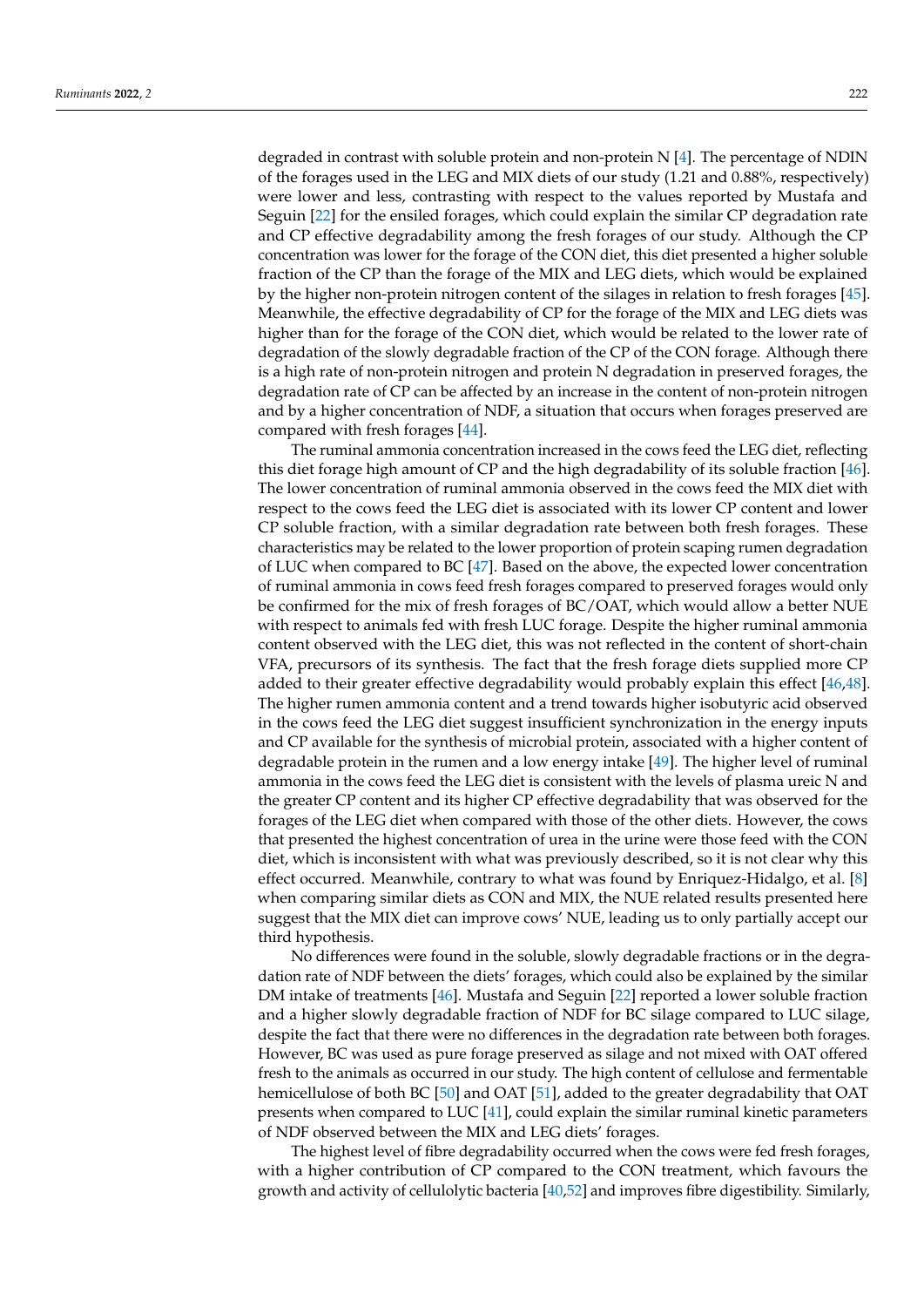branched chain VFA (a mixture of isobutyric, 2-methylbutyric and isovaleric acids) from feed protein degradation in the rumen are used for the development of these bacteria [\[53\]](#page-14-17). The slightly higher percentage of acetic acid in the CON diet, together with a slightly higher ratio of acetic: propionic acids and lipoacids/glucoacids with respect to the LEG diet, could be explained by the higher content of NDF found in the preserved forage of the CON diet, which could potentially induce a higher milk fat content in lactating dairy cows [\[54\]](#page-14-18).

#### **5. Conclusions**

The use of fresh forages of lucerne or berseem clover mixed with oats as a source of forage for the TMR of cows had almost no effects on ruminal characteristics such as pH and VFA, but the lucerne forage increased the concentration of ammonia and both improved the ruminal kinetics of DM and CP. Degradability of DM, CP, NDF and ADF increased both with the use of LUC and with the BC plus OAT.

The MIX diet decreased serum N urea compared to the LEG diet and the urinary urea concentration compared to the CON diet. The results suggest that the use of BC with OAT in a fresh form offers a good option in terms of NUE, since it presents a lower soluble CP and greater ruminal degradability. Thus, it would be expected to find more protein available for animal metabolism, which would not be expected with the use of fresh LUC.

**Author Contributions:** Conceptualization, D.E.-H., K.B. and E.V.-B.-P.; methodology, D.E.-H., K.B. and E.V.-B.-P.; formal analysis, D.E.-H., K.B. and D.L.T.; investigation, D.E.-H. and K.B.; resources, D.E.-H., K.B. and E.V.-B.-P.; data curation, D.E.-H., D.L.T. and K.B.; writing—original draft preparation, all; writing—review and editing, all; visualization, all; supervision, D.E.-H. and E.V.-B.-P.; project administration, D.E.-H.; funding acquisition, D.E.-H. All authors have read and agreed to the published version of the manuscript.

**Funding:** This research was funded by the Pontificia Universidad Católica de Chile, through the Program INICIO, grant number 07/2015 and the National Commission for Scientific and Technological Research, CONICYT, Chile, through the Program FONDECYT, grant number 11160697. Support for the write-up of this work was received by the Biotechnology and Biological Sciences Research Council (BBSRC) through the research program Soil to Nutrition (S2N; BBS/E/C/000I0320) at Rothamsted Research.

**Institutional Review Board Statement:** The study was conducted in accordance with the Declaration of Helsinki and approved by the Scientific Ethics Committee for Animals and Environmental Care of the Pontificia Universidad Católica de Chile (protocol number 160515003, approved on the 29 July 2016).

**Informed Consent Statement:** Not applicable.

**Data Availability Statement:** The datasets generated for this study are available on request to the corresponding authors.

**Acknowledgments:** The authors acknowledge the assistance of S. Peede and the Experimental Station of the Pontificia Universidad Católica de Chile farm staff.

**Conflicts of Interest:** The authors declare no conflict of interest.

#### **References**

- <span id="page-12-0"></span>1. Pérez-Prieto, L.A.; Peyraud, J.L.; Delagarde, R. Pasture Intake, Milk Production and Grazing Behaviour of Dairy Cows Grazing Low-Mass Pastures at Three Daily Allowances in Winter. *Livest. Sci.* **2011**, *137*, 151–160. [\[CrossRef\]](http://doi.org/10.1016/j.livsci.2010.10.013)
- <span id="page-12-1"></span>2. Wilkinson, J.M. Managing Silage Making to Reduce Losses. *Livestock* **2015**, *20*, 280–286. [\[CrossRef\]](http://doi.org/10.12968/live.2015.20.5.280)
- <span id="page-12-2"></span>3. Borreani, G.; Tabacco, E.; Schmidt, R.J.; Holmes, B.J.; Muck, R.E. Silage Review: Factors Affecting Dry Matter and Quality Losses in Silages. *J. Dairy Sci.* **2018**, *101*, 3952–3979. [\[CrossRef\]](http://doi.org/10.3168/jds.2017-13837) [\[PubMed\]](http://www.ncbi.nlm.nih.gov/pubmed/29685272)
- <span id="page-12-3"></span>4. Van Soest, P.J. *Nutritional Ecology of the Ruminant*; Cornell University Press: Ithaca, NY, USA, 1994.
- <span id="page-12-4"></span>5. Dunière, L.; Sindou, J.; Chaucheyras-Durand, F.; Chevallier, I.; Thévenot-Sergentet, D. Silage Processing and Strategies to Prevent Persistence of Undesirable Microorganisms. *Anim. Feed Sci. Technol.* **2013**, *182*, 1–15. [\[CrossRef\]](http://doi.org/10.1016/j.anifeedsci.2013.04.006)
- <span id="page-12-5"></span>6. Kellems, R.O.; Church, D.C. *Livestock Feeds and Feeding*; Prentice Hall: Upper Saddle River, NJ, USA, 2002.
- <span id="page-12-6"></span>7. Grabber, J.H. Forage Management Effects on Protein and Fiber Fractions, Protein Degradability, and Dry Matter Yield of Red Clover Conserved as Silage. *Anim. Feed Sci. Technol.* **2009**, *154*, 284–291. [\[CrossRef\]](http://doi.org/10.1016/j.anifeedsci.2009.09.011)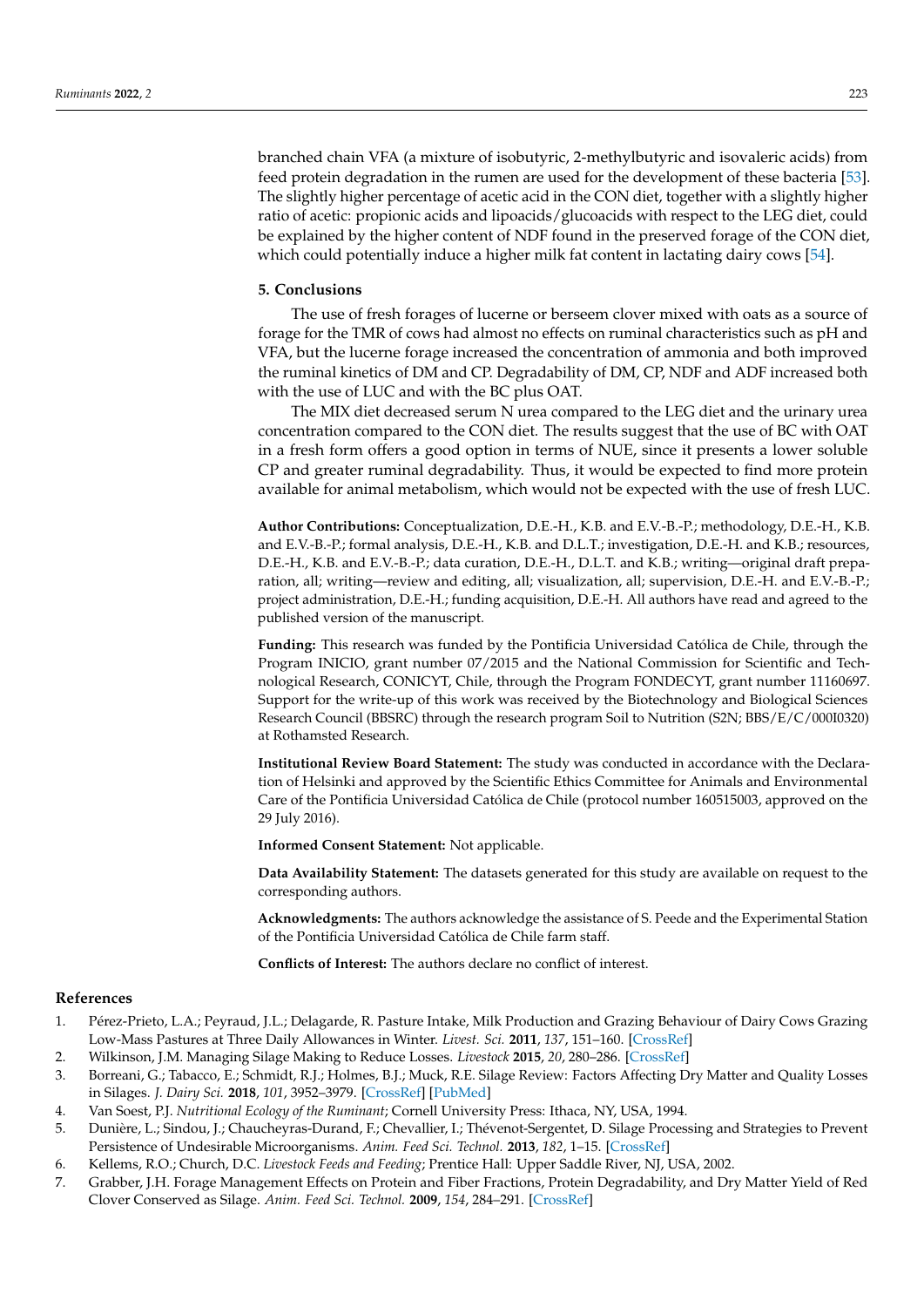- <span id="page-13-0"></span>8. Enriquez-Hidalgo, D.; Teixeira, D.L.; Pinheiro Machado Filho, L.C.; Hennessy, D.; Toro-Mujica, P.; Williams, S.R.O.; Pereira, F.C. Incorporating a Fresh Mixed Annual Ryegrass and Berseem Clover Forage into the Winter Diet of Dairy Cows Resulted in Reduced Milk Yield, but Reduced Nitrogen Excretion and Reduced Methane Yield. *Front. Vet. Sci.* **2020**, *7*, 576944. [\[CrossRef\]](http://doi.org/10.3389/fvets.2020.576944)
- <span id="page-13-1"></span>9. Elgersma, A.; Tamminga, S.; Ellen, G. Modifying Milk Composition through Forage. *Anim. Feed Sci. Technol.* **2006**, *131*, 207–225. [\[CrossRef\]](http://doi.org/10.1016/j.anifeedsci.2006.06.012)
- <span id="page-13-2"></span>10. Ribeiro, C.V.D.M.; Karnati, S.K.R.; Eastridge, M.L. Biohydrogenation of Fatty Acids and Digestibility of Fresh Alfalfa or Alfalfa Hay Plus Sucrose in Continuous Culture\*. *J. Dairy Sci.* **2005**, *88*, 4007–4017. [\[CrossRef\]](http://doi.org/10.3168/jds.S0022-0302(05)73087-3)
- <span id="page-13-3"></span>11. Pastorini, M.; Pomiés, N.; Repetto, J.L.; Mendoza, A.; Cajarville, C. Productive Performance and Digestive Response of Dairy Cows Fed Different Diets Combining a Total Mixed Ration and Fresh Forage. *J. Dairy Sci.* **2019**, *102*, 4118–4130. [\[CrossRef\]](http://doi.org/10.3168/jds.2018-15389)
- <span id="page-13-5"></span>12. Bargo, F.; Muller, L.; Delahoy, J.; Cassidy, T. Performance of High Producing Dairy Cows with Three Different Feeding Systems Combining Pasture and Total Mixed Rations. *J. Dairy Sci.* **2002**, *85*, 2948–2963. [\[CrossRef\]](http://doi.org/10.3168/jds.S0022-0302(02)74381-6)
- <span id="page-13-4"></span>13. Bargo, F.; Muller, L.D.; Varga, G.A.; Delahoy, J.E.; Cassidy, T.W. Ruminal Digestion and Fermentation of High-Producing Dairy Cows with Three Different Feeding Systems Combining Pasture and Total Mixed Rations. *J. Dairy Sci.* **2002**, *85*, 2964–2973. [\[CrossRef\]](http://doi.org/10.3168/jds.S0022-0302(02)74382-8)
- <span id="page-13-6"></span>14. Mendoza, A.; Cajarville, C.; Repetto, J. Intake, Milk Production, and Milk Fatty Acid Profile of Dairy Cows Fed Diets Combining Fresh Forage with a Total Mixed Ration. *J. Dairy Sci.* **2016**, *99*, 1938–1944. [\[CrossRef\]](http://doi.org/10.3168/jds.2015-10257) [\[PubMed\]](http://www.ncbi.nlm.nih.gov/pubmed/26778319)
- <span id="page-13-7"></span>15. Yucel, C. Forage Yield and Quality Attributes of Berseem Clover Genotypes under Mediterranean Climate. *Int. J. Innov. Approaches Agric. Res.* **2019**, *3*, 491–503. [\[CrossRef\]](http://doi.org/10.29329/ijiaar.2019.206.14)
- <span id="page-13-8"></span>16. Martiniello, P.; Iannucci, A. Genetic Variability in Herbage and Seed Yield in Selected Half-Sib Families of Berseem Clover, *Trifolium alexandrinum* L. *Plant Breed.* **1998**, *117*, 559–562. [\[CrossRef\]](http://doi.org/10.1111/j.1439-0523.1998.tb02207.x)
- <span id="page-13-9"></span>17. Daneshnia, F.; Amini, A.; Chaichi, M.R. Berseem Clover Quality and Basil Essential Oil Yield in Intercropping System under Limited Irrigation Treatments with Surfactant. *Agric. Water Manage.* **2016**, *164*, 331–339. [\[CrossRef\]](http://doi.org/10.1016/j.agwat.2015.10.036)
- <span id="page-13-10"></span>18. Fraser, J.; McCartney, D.; Najda, H.; Mir, Z. Yield Potential and Forage Quality of Annual Forage Legumes in Southern Alberta and Northeast Saskatchewan. *Can. J. Plant Sci.* **2004**, *84*, 143–155. [\[CrossRef\]](http://doi.org/10.4141/P02-100)
- <span id="page-13-11"></span>19. Shrestha, A.; Hesterman, O.B.; Squire, J.M.; Fisk, J.W.; Sheaffer, C.C. Annual Medics and Berseem Clover as Emergency Forages. *Agron. J.* **1998**, *90*, 197–201. [\[CrossRef\]](http://doi.org/10.2134/agronj1998.00021962009000020013x)
- <span id="page-13-12"></span>20. Fulkerson, W.J.; Neal, J.S.; Clark, C.F.; Horadagoda, A.; Nandra, K.S.; Barchia, I. Nutritive Value of Forage Species Grown in the Warm Temperate Climate of Australia for Dairy Cows: Grasses and Legumes. *Livest. Sci.* **2007**, *107*, 253–264. [\[CrossRef\]](http://doi.org/10.1016/j.livsci.2006.09.029)
- <span id="page-13-13"></span>21. Giambalvo, D.; Ruisi, P.; Di Miceli, G.; Frenda, A.S.; Amato, G. Forage Production, N Uptake, N<sub>2</sub> Fixation, and N Recovery of Berseem Clover Grown in Pure Stand and in Mixture with Annual Ryegrass under Different Managements. *Plant Soil* **2011**, *342*, 379–391. [\[CrossRef\]](http://doi.org/10.1007/s11104-010-0703-9)
- <span id="page-13-14"></span>22. Mustafa, A.F.; Seguin, P. Ensiling Characteristics, Ruminal Nutrient Degradabilities and Whole Tract Nutrient Utilization of Berseem Clover (*Trifolium alexandrinum* L.) Silage. *Can. J. Anim. Sci.* **2003**, *83*, 147–152. [\[CrossRef\]](http://doi.org/10.4141/A02-050)
- <span id="page-13-15"></span>23. Kaushal, S.; Wadhwa, M.; Bakshi, M.P.S. Non-Traditional Straws: Alternate Feedstuffs for Ruminants. *Asian-Australas J. Anim. Sci.* **2006**, *19*, 1722–1727. [\[CrossRef\]](http://doi.org/10.5713/ajas.2006.1722)
- <span id="page-13-16"></span>24. Karsli, M.A.; Russell, J.R.; Hersom, M.J. Evaluation of Berseem Clover in Diets of Ruminants Consuming Corn Crop Residues. *J. Anim. Sci.* **1999**, *77*, 2873–2882. [\[CrossRef\]](http://doi.org/10.2527/1999.77112873x) [\[PubMed\]](http://www.ncbi.nlm.nih.gov/pubmed/10568454)
- <span id="page-13-17"></span>25. Shoaib, M.; Khan, M.N.; Akhtar, N.; Ayub, M.; Ashraf, M.S.; Ghaffar, A.; Ullah, S. Productivity of Oat (*Avena Sativa* L.)-Berseem (*Trifolium alexandrinum* L.) Forage Mixture in Irrigated Plain of Pakistan. *Pak. J. Agric. Sci.* **2018**, *55*, 303–312.
- <span id="page-13-18"></span>26. Ross, S.; King, J.; O'Donovan, J.; Spaner, D. The Productivity of Oats and Berseem Clover Intercrops. I. Primary Growth Characteristics and Forage Quality at Four Densities of Oats. *Grass Forage Sci.* **2005**, *60*, 74–86. [\[CrossRef\]](http://doi.org/10.1111/j.1365-2494.2005.00455.x)
- <span id="page-13-19"></span>27. Ross, S.M.; King, J.R.; O'Donovan, J.T.; Spaner, D. Intercropping Berseem Clover with Barley and Oat Cultivars for Forage. *Agron. J.* **2004**, *96*, 1719–1729. [\[CrossRef\]](http://doi.org/10.2134/agronj2004.1719)
- <span id="page-13-20"></span>28. NRC. *National Research Council, Nutrient Requirements of Dairy Cattle*; National Academies Press: Washington, DC, USA, 2001.
- <span id="page-13-21"></span>29. AOAC. *Association of Official Analytical Chemists. Official Methods of Analysis of the Association of Analytical Chemists*; Association of Official Analytical Chemists: Rockville, MD, USA, 2005.
- <span id="page-13-22"></span>30. Van Soest, P.J.; Robertson, J.B.; Lewis, B.A. Methods for Dietary Fiber, Neutral Detergent Fiber, and Nonstarch Polysaccharides in Relation to Animal Nutrition. *J. Dairy Sci.* **1991**, *74*, 3583–3597. [\[CrossRef\]](http://doi.org/10.3168/jds.S0022-0302(91)78551-2)
- <span id="page-13-23"></span>31. Bal, M.A.; Shaver, R.D.; Jirovec, A.G.; Shinners, K.J.; Coors, J.G. Crop Processing and Chop Length of Corn Silage: Effects on Intake, Digestion, and Milk Production by Dairy Cows. *J. Dairy Sci.* **2000**, *83*, 1264–1273. [\[CrossRef\]](http://doi.org/10.3168/jds.S0022-0302(00)74993-9)
- <span id="page-13-24"></span>32. Mehrez, A.Z.; Ørskov, E.R. A Study of Artificial Fibre Bag Technique for Determining the Dig Estibility of Feeds in the Rumen. *J. Agric. Sci.* **1977**, *88*, 645–650. [\[CrossRef\]](http://doi.org/10.1017/S0021859600037321)
- <span id="page-13-25"></span>33. Ørskov, E.R.; McDonald, I. The Estimation of Protein Degradability in the Rumen from Incubation Measurements Weighted According to Rate of Passage. *J. Agric. Sci.* **1979**, *92*, 499–503. [\[CrossRef\]](http://doi.org/10.1017/S0021859600063048)
- <span id="page-13-26"></span>34. Colmenero, J.O.; Broderick, G. Effect of Dietary Crude Protein Concentration on Milk Production and Nitrogen Utilization in Lactating Dairy Cows. *J. Dairy Sci.* **2006**, *89*, 1704–1712. [\[CrossRef\]](http://doi.org/10.3168/jds.S0022-0302(06)72238-X)
- <span id="page-13-27"></span>35. Peede, L.S. *Evaluación Del Uso De La Pradera Mixta De Trébol Alejandrino Con Avena Como Alternativa De Forraje Invernal Para Lecherías De La Zona Central De Chile*; Pontificia Universidad Catóilica de Chile: Santiago, Chile, 2017; p. 67.